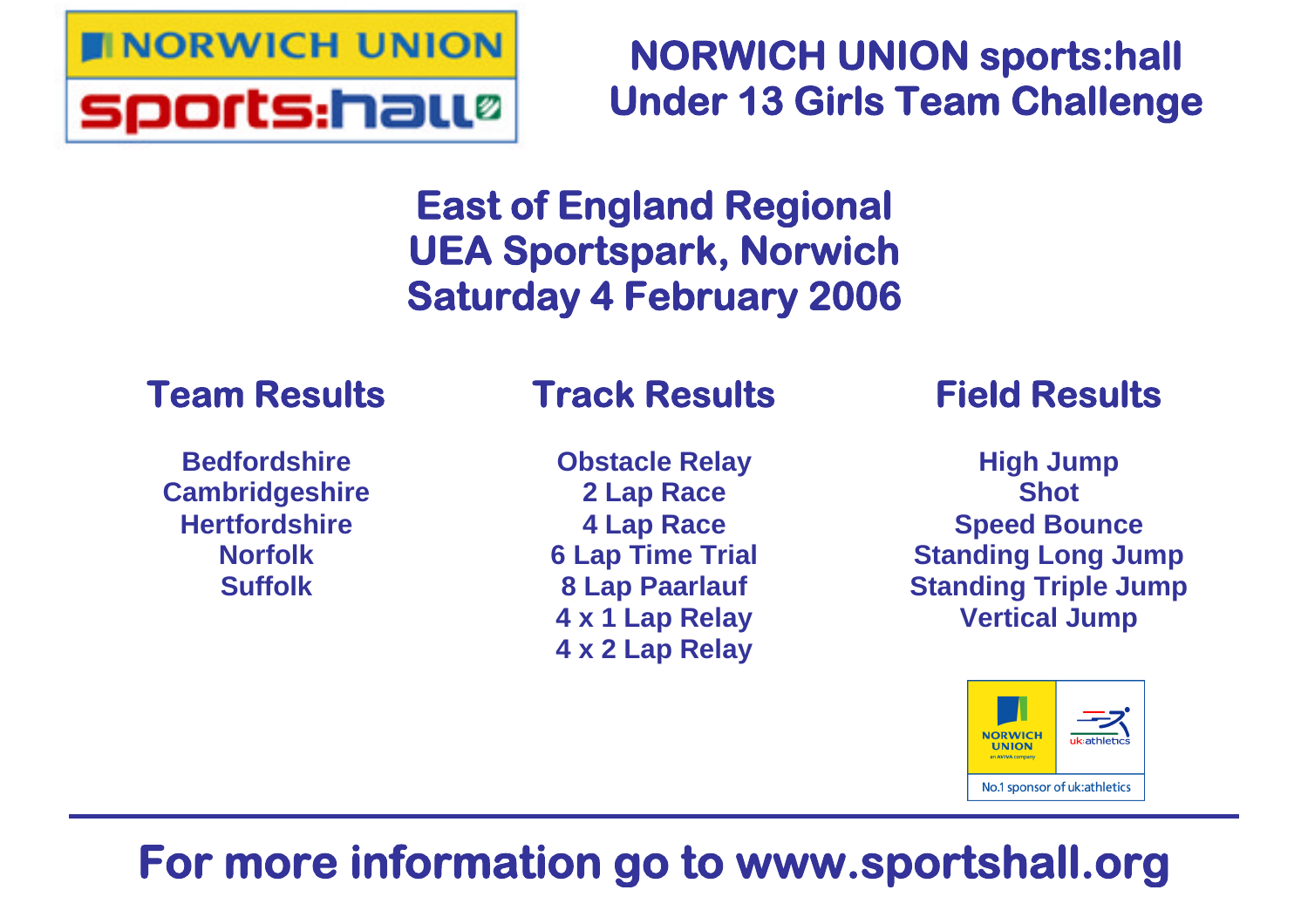### **Competition Results**

|         | <b>Competition:</b><br><b>NUS-East Regional Under 13 Girls</b> |               |              |           |     |     | <b>Venue:</b> |     |     | <b>UEA Sportspark, Norwich</b> |    |    |           |            |            | <b>Date</b><br>4 Feb 2006 |  |
|---------|----------------------------------------------------------------|---------------|--------------|-----------|-----|-----|---------------|-----|-----|--------------------------------|----|----|-----------|------------|------------|---------------------------|--|
| Ranking | Team                                                           | <b>Colour</b> | <b>Score</b> | <b>OR</b> | P8  | 4x1 | 4x2           | 2LR | 4LR | 6LR                            | HJ | S. | <b>SB</b> | <b>SLJ</b> | <b>STJ</b> | VJ                        |  |
|         | <b>Norfolk</b>                                                 | green         | 674          | -50       | 70  | 70  | 70            | 44  | 54  | 48                             | 38 | 38 | 48        | 52         | 50         | 42                        |  |
|         | Hertfordshire                                                  | red           | 614          | -60       | 60  | 50  | 50            | 42  | 54  | 52                             | 26 | 46 | 30        | 50         | 52         | 42                        |  |
|         | <b>Bedfordshire</b>                                            | orange        | 566          | 70        | 40  | 40  | 40            | -48 | 18  | 50                             | 54 | 30 | 28        | 44         | 46         | 58                        |  |
| 4       | Cambridgeshire                                                 | navy          | 540          | 40        | -50 | 60  | 60            | 42  | 42  | 34                             | 16 | 42 | 44        | 38         | 36         | 36                        |  |
|         | Suffolk                                                        | roval         | 250          | 30        | 30  | 30  | 0             | 34  |     | 14                             | 50 | 28 |           | 14         |            | 20                        |  |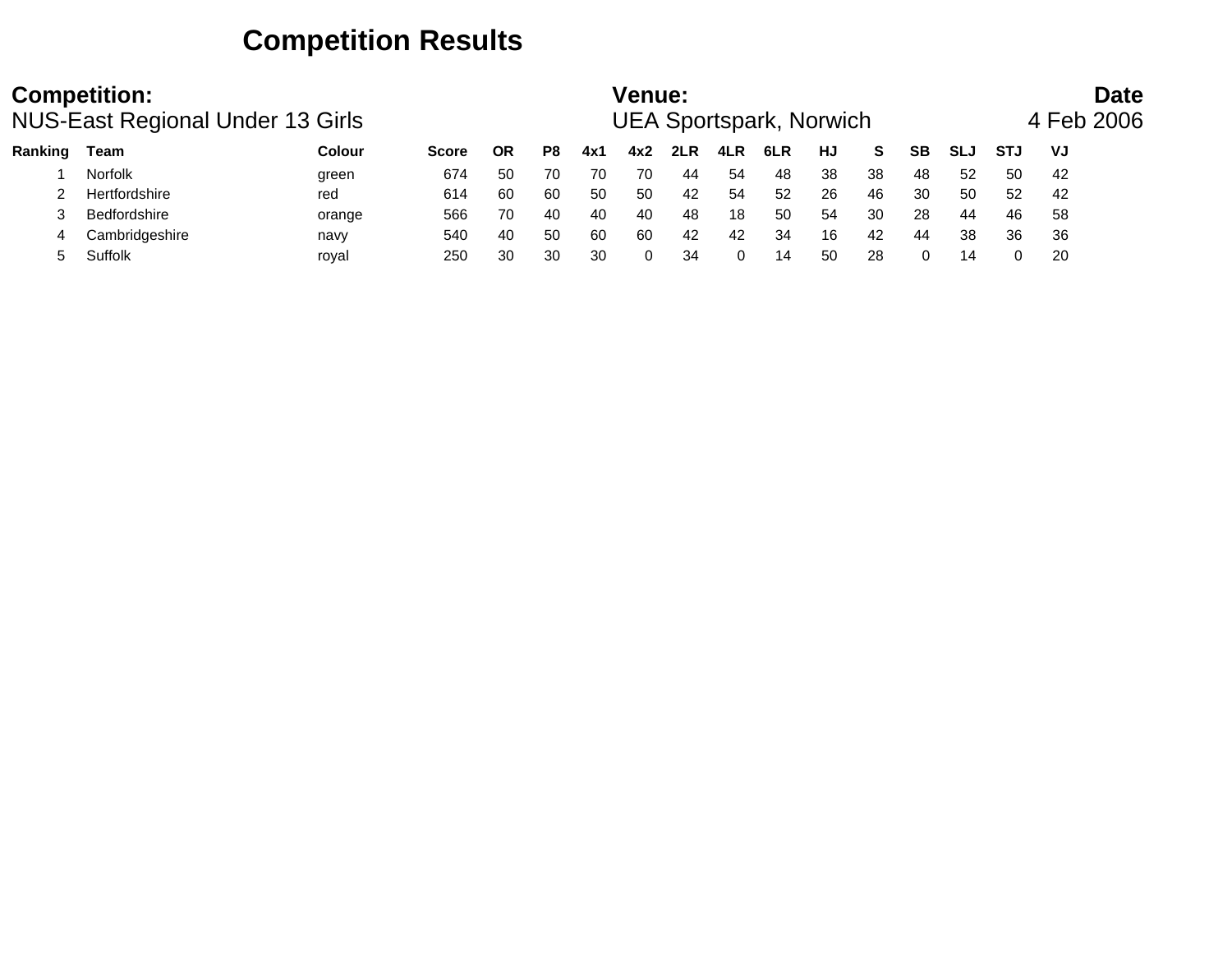### **Team Results Bedfordshire (orange)**

|         | <b>Competition:</b> | NUS-East Regional Under 13 Girls |        |              |           |        |      | Venue:            |      |                   | <b>UEA Sportspark, Norwich</b> |       |    |             |            |            |                | <b>Date</b><br>4 Feb 2006 |
|---------|---------------------|----------------------------------|--------|--------------|-----------|--------|------|-------------------|------|-------------------|--------------------------------|-------|----|-------------|------------|------------|----------------|---------------------------|
| Ranking | Team                |                                  | Colour | <b>Score</b> | <b>OR</b> | P8     | 4x1  | 4x2               | 2LR  | 4LR               | 6LR                            | HJ    | S  | <b>SB</b>   | <b>SLJ</b> | <b>STJ</b> | VJ             |                           |
|         | Norfolk             |                                  | green  | 674          | 50        | 70     | 70   | 70                | 44   | 54                | 48                             | 38    | 38 | 48          | 52         | 50         | 42             |                           |
| 2       | Hertfordshire       |                                  | red    | 614          | 60        | 60     | 50   | 50                | 42   | 54                | 52                             | 26    | 46 | 30          | 50         | 52         | 42             |                           |
| 3       | Bedfordshire        |                                  | orange | 566          | 70        | 40     | 40   | 40                | 48   | 18                | 50                             | 54    | 30 | 28          | 44         | 46         | 58             |                           |
| 4       | Cambridgeshire      |                                  | navy   | 540          | 40        | 50     | 60   | 60                | 42   | 42                | 34                             | 16    | 42 | 44          | 38         | 36         | 36             |                           |
| 5       | Suffolk             |                                  | royal  | 250          | 30        | 30     | 30   | $\mathbf 0$       | 34   | $\mathbf 0$       | 14                             | 50    | 28 | $\mathbf 0$ | 14         | 0          | 20             |                           |
|         | <b>Comp No Name</b> |                                  |        | <b>Event</b> |           | Perf1  |      | Perf <sub>2</sub> |      | Perf <sub>3</sub> |                                | Perf4 |    | <b>Best</b> |            | Ranking    |                | <b>Points</b>             |
|         |                     | <b>Lauren Stewart</b>            |        | 2LR          |           |        | 24.3 |                   | 24.3 |                   |                                |       |    | 24.3        |            |            | 2              | 28                        |
|         |                     | <b>Lauren Stewart</b>            |        | <b>SLJ</b>   |           | 2.15   |      |                   | 2.09 |                   | 1.97                           | 1.96  |    | 2.15        |            |            | 2              | 28                        |
|         | $\overline{2}$      | <b>Emily Midgley</b>             |        | 6LR          |           | 1:25.6 |      |                   |      |                   |                                |       |    | 1:25.6      |            |            | 3              | 26                        |
|         | $\overline{2}$      | <b>Emily Midgley</b>             |        | <b>SLJ</b>   |           |        | 1.86 | 1.77              |      |                   | 1.77                           | 1.72  |    | 1.86        |            |            | 8              | 16                        |
|         | 3                   | <b>Karen Vincent</b>             |        | <b>STJ</b>   |           | 6.07   |      |                   | 6.29 |                   | 6.48                           | 6.14  |    | 6.48        |            |            | $\overline{2}$ | 28                        |
|         | 4                   | <b>Rachel Gibbs</b>              |        | 6LR          |           | 1:30.0 |      |                   |      |                   |                                |       |    | 1:30.0      |            |            | 4              | 24                        |
|         | 4                   | <b>Rachel Gibbs</b>              |        | VJ           |           |        | 54   |                   | 52   |                   | 56                             |       | 54 |             | 56         |            |                | 30                        |
|         | 5                   | Sabina Phillips                  |        | S            |           |        | 9.66 | 9.31              |      |                   | 9.55                           | 8.82  |    | 9.66        |            |            |                | 30                        |
|         | 6                   | Kelly Johnson                    |        | HJ           |           |        | 1.40 |                   |      |                   |                                |       |    |             | 1.40       |            | 4              | 24                        |
|         |                     | Hannah Frith                     |        | <b>HJ</b>    |           |        | 1.45 |                   |      |                   |                                |       |    |             | 1.45       |            |                | 30                        |
|         | 8                   | <b>Ria Boak</b>                  |        | 4LR          |           | 56.1   |      |                   | 0.0  |                   |                                |       |    | 56.1        |            |            |                | 18                        |
|         | 8                   | <b>Ria Boak</b>                  |        | VJ           |           |        | 51   |                   | 49   |                   | 48                             |       | 48 |             | 51         |            | 2              | 28                        |
|         | 9                   | <b>Danielle Patmore</b>          |        | 2LR          |           | 25.5   |      |                   | 0.0  |                   |                                |       |    | 25.5        |            |            | 6              | 20                        |
|         | 9                   | <b>Danielle Patmore</b>          |        | <b>STJ</b>   |           |        | 5.40 |                   | 5.45 |                   | 5.75                           | 5.59  |    | 5.75        |            |            |                | 18                        |
|         | 10                  | <b>Eleanor Duncan</b>            |        | <b>SB</b>    |           |        | 77   |                   |      |                   |                                |       |    |             | 77         |            | $\overline{2}$ | 28                        |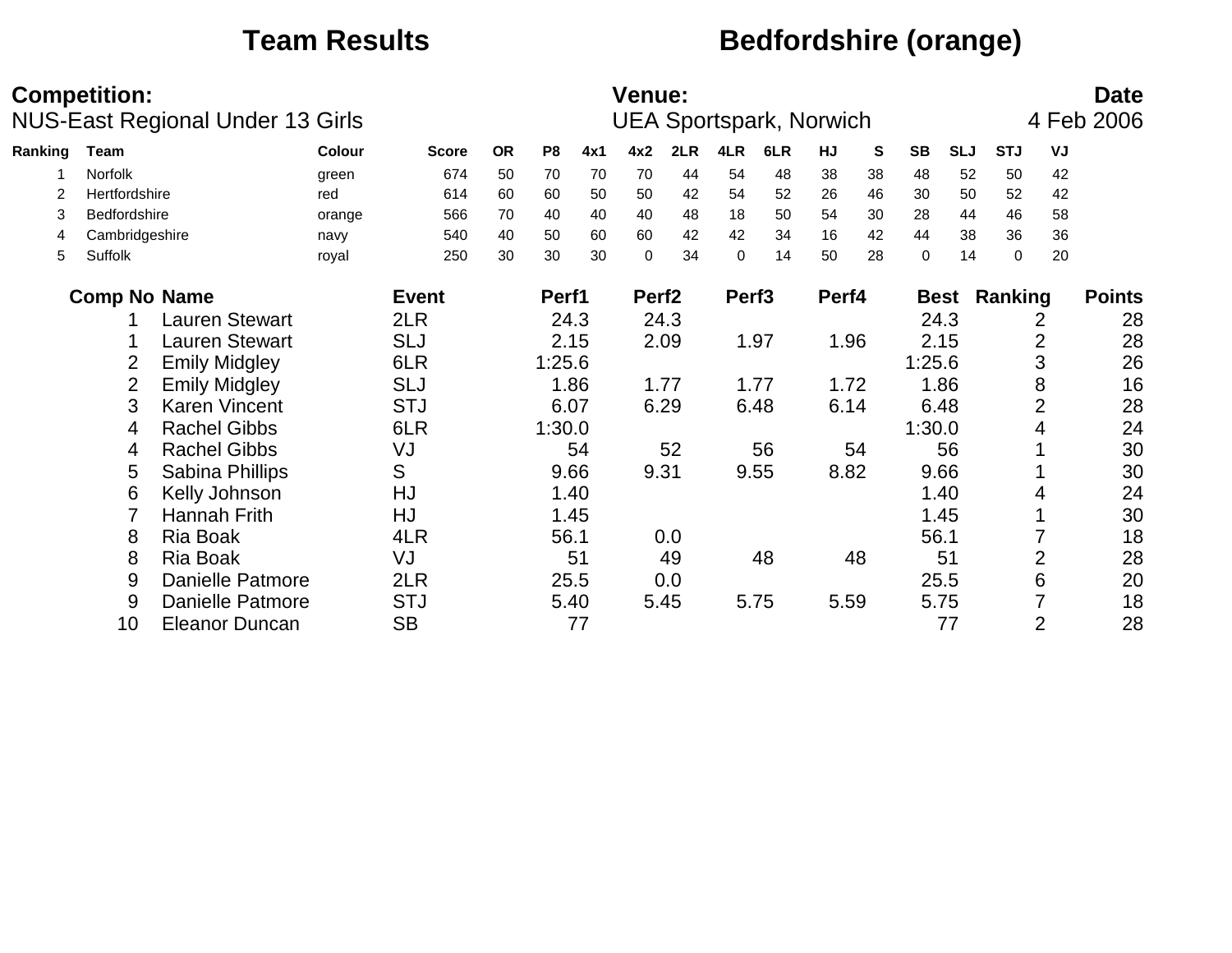## **Team Results Cambridgeshire (navy)**

|         | <b>Competition:</b> | NUS-East Regional Under 13 Girls |        |              |           |                |      | <b>Venue:</b>     |      |                   | <b>UEA Sportspark, Norwich</b> |       |           |             |            |             |    | <b>Date</b><br>4 Feb 2006 |
|---------|---------------------|----------------------------------|--------|--------------|-----------|----------------|------|-------------------|------|-------------------|--------------------------------|-------|-----------|-------------|------------|-------------|----|---------------------------|
| Ranking | <b>Team</b>         |                                  | Colour | <b>Score</b> | <b>OR</b> | P <sub>8</sub> | 4x1  | 4x2               | 2LR  | 4LR               | 6LR                            | HJ    | ${\bf S}$ | <b>SB</b>   | <b>SLJ</b> | <b>STJ</b>  | VJ |                           |
|         | Norfolk             |                                  | green  | 674          | 50        | 70             | 70   | 70                | 44   | 54                | 48                             | 38    | 38        | 48          | 52         | 50          | 42 |                           |
| 2       | Hertfordshire       |                                  | red    | 614          | 60        | 60             | 50   | 50                | 42   | 54                | 52                             | 26    | 46        | 30          | 50         | 52          | 42 |                           |
| 3       | Bedfordshire        |                                  | orange | 566          | 70        | 40             | 40   | 40                | 48   | 18                | 50                             | 54    | 30        | 28          | 44         | 46          | 58 |                           |
| 4       | Cambridgeshire      |                                  | navy   | 540          | 40        | 50             | 60   | 60                | 42   | 42                | 34                             | 16    | 42        | 44          | 38         | 36          | 36 |                           |
| 5       | Suffolk             |                                  | royal  | 250          | 30        | 30             | 30   | $\mathbf 0$       | 34   | $\mathbf 0$       | 14                             | 50    | 28        | $\mathbf 0$ | 14         | $\mathbf 0$ | 20 |                           |
|         | <b>Comp No Name</b> |                                  |        | <b>Event</b> |           | Perf1          |      | Perf <sub>2</sub> |      | Perf <sub>3</sub> |                                | Perf4 |           | <b>Best</b> |            | Ranking     |    | <b>Points</b>             |
|         | 13                  | Lauren Sanmout                   |        | S            |           |                | 0.00 |                   | 8.53 |                   | 0.00                           | 7.76  |           | 8.53        |            |             | 3  | 26                        |
|         | 14                  | <b>Alice Hewitt</b>              |        | 4LR          |           |                | 54.8 |                   | 0.0  |                   |                                |       |           | 54.8        |            |             | 6  | 20                        |
|         | 14                  | <b>Alice Hewitt</b>              |        | VJ           |           |                | 45   |                   | 44   |                   | 42                             |       | 43        |             | 45         |             | 5  | 22                        |
|         | 15                  | Kerry Waghorn                    |        | 2LR          |           |                | 25.6 |                   | 0.0  |                   |                                |       |           | 25.6        |            |             |    | 18                        |
|         | 15                  | Kerry Waghorn                    |        | <b>STJ</b>   |           |                | 5.28 |                   | 5.22 |                   | 5.34                           | 5.35  |           | 5.35        |            |             | 8  | 16                        |
|         | 16                  | Emma Woodroffe                   |        | S            |           | 0.00           |      |                   | 6.17 |                   | 6.28                           | 0.00  |           | 6.28        |            |             | 8  | 16                        |
|         | 17                  | <b>Maddy Rhodes</b>              |        | HJ           |           |                | 1.05 |                   |      |                   |                                |       |           | 1.05        |            |             | 8  | 16                        |
|         | 18                  | <b>Kailey Crowe</b>              |        | 4LR          |           |                | 53.9 |                   | 55.4 |                   |                                |       |           | 55.4        |            |             | 5  | 22                        |
|         | 18                  | <b>Kailey Crowe</b>              |        | <b>STJ</b>   |           |                | 5.56 |                   | 5.74 |                   | 5.79                           | 5.46  |           | 5.79        |            |             | 6  | 20                        |
|         | 19                  | Laura Arnold                     |        | <b>SB</b>    |           |                | 65   |                   |      |                   |                                |       |           |             | 65         |             | 6  | 20                        |
|         | 20                  | <b>Hayley Green</b>              |        | 6LR          |           | 1:36.6         |      |                   |      |                   |                                |       |           | 1:36.6      |            |             | 8  | 16                        |
|         | 20                  | <b>Hayley Green</b>              |        | <b>SLJ</b>   |           |                | 1.88 |                   | 2.00 |                   | 1.93                           | 1.94  |           | 2.00        |            |             |    | 18                        |
|         | 21                  | <b>Emily Hayden</b>              |        | 6LR          |           | 1:35.3         |      |                   |      |                   |                                |       |           | 1:35.3      |            |             |    | 18                        |
|         | 21                  | <b>Emily Hayden</b>              |        | VJ           |           |                | 0    |                   | 40   |                   | 41                             |       | 38        |             | 41         |             | 9  | 14                        |
|         | 22                  | Gemma Bays                       |        | 2LR          |           |                | 25.0 | 25.1              |      |                   |                                |       |           | 25.1        |            |             | 4  | 24                        |
|         | 22                  | Gemma Bays                       |        | <b>SB</b>    |           |                | 68   |                   |      |                   |                                |       |           |             | 68         |             | 4  | 24                        |
|         | 23                  | Lucy Redman                      |        | <b>SLJ</b>   |           |                | 1.99 |                   | 2.02 |                   | 1.98                           | 2.02  |           | 2.02        |            |             | 6  | 20                        |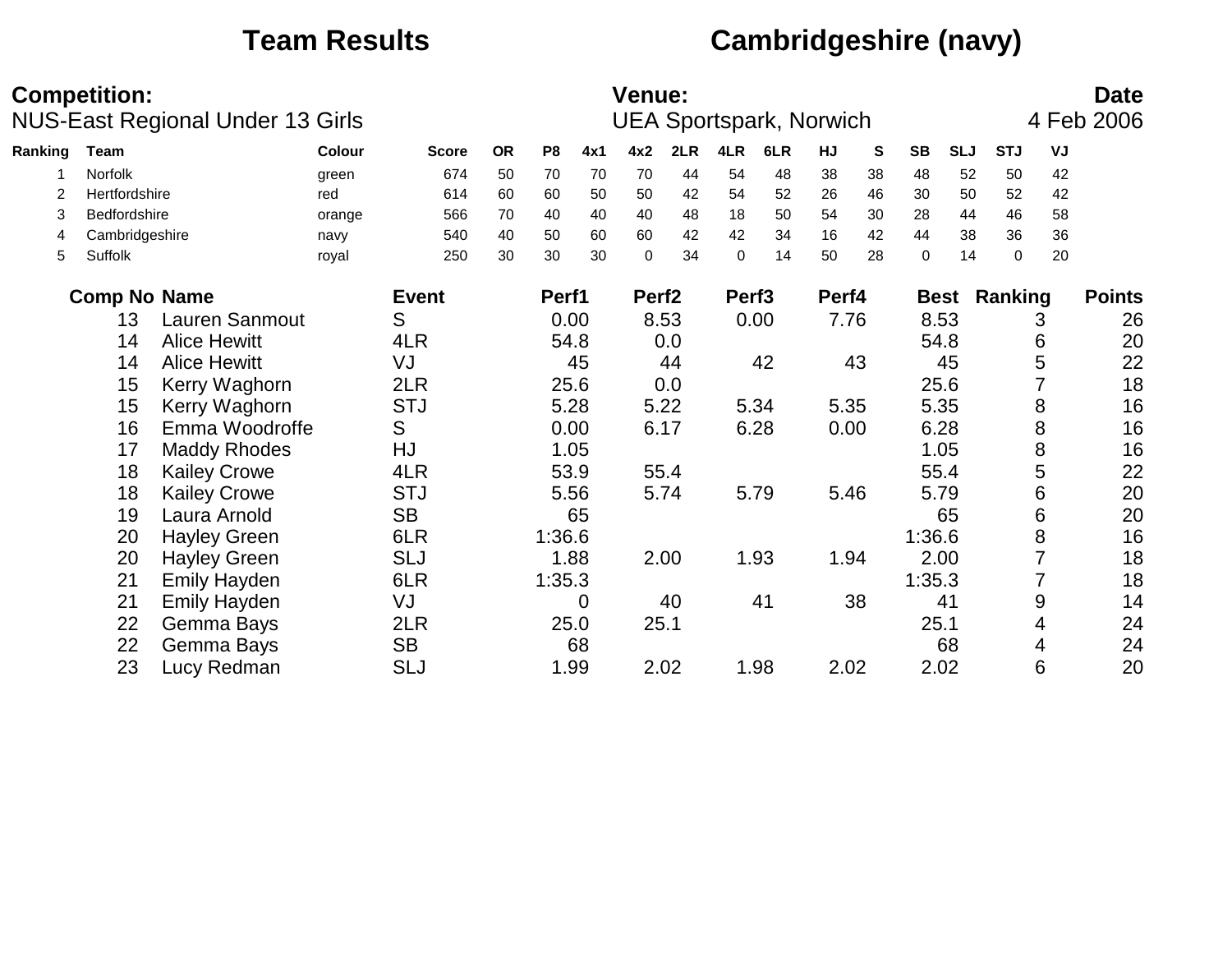### **Team Results Hertfordshire (red)**

|         | <b>Competition:</b> |                                  |        |              |           |                |      | Venue:            |      |                   |                                |       |           |             |            |             |    | <b>Date</b>   |
|---------|---------------------|----------------------------------|--------|--------------|-----------|----------------|------|-------------------|------|-------------------|--------------------------------|-------|-----------|-------------|------------|-------------|----|---------------|
|         |                     | NUS-East Regional Under 13 Girls |        |              |           |                |      |                   |      |                   | <b>UEA Sportspark, Norwich</b> |       |           |             |            |             |    | 4 Feb 2006    |
| Ranking | <b>Team</b>         |                                  | Colour | <b>Score</b> | <b>OR</b> | P <sub>8</sub> | 4x1  | 4x2               | 2LR  | 4LR               | 6LR                            | HJ    | ${\bf S}$ | <b>SB</b>   | <b>SLJ</b> | <b>STJ</b>  | VJ |               |
|         | Norfolk             |                                  | green  | 674          | 50        | 70             | 70   | 70                | 44   | 54                | 48                             | 38    | 38        | 48          | 52         | 50          | 42 |               |
| 2       | Hertfordshire       |                                  | red    | 614          | 60        | 60             | 50   | 50                | 42   | 54                | 52                             | 26    | 46        | 30          | 50         | 52          | 42 |               |
| 3       | Bedfordshire        |                                  | orange | 566          | 70        | 40             | 40   | 40                | 48   | 18                | 50                             | 54    | 30        | 28          | 44         | 46          | 58 |               |
| 4       | Cambridgeshire      |                                  | navy   | 540          | 40        | 50             | 60   | 60                | 42   | 42                | 34                             | 16    | 42        | 44          | 38         | 36          | 36 |               |
| 5       | Suffolk             |                                  | royal  | 250          | 30        | 30             | 30   | $\Omega$          | 34   | $\Omega$          | 14                             | 50    | 28        | $\mathbf 0$ | 14         | $\mathbf 0$ | 20 |               |
|         | <b>Comp No Name</b> |                                  |        | <b>Event</b> |           | Perf1          |      | Perf <sub>2</sub> |      | Perf <sub>3</sub> |                                | Perf4 |           |             | Best       | Ranking     |    | <b>Points</b> |
|         | 25                  | Jodie Williams                   |        | 4LR          |           |                | 51.8 |                   | 51.4 |                   |                                |       |           | 51.4        |            |             | 2  | 28            |
|         | 25                  | Jodie Williams                   |        | <b>STJ</b>   |           |                | 6.45 | 6.27              |      |                   | 6.35                           | 6.54  |           | 6.54        |            |             |    | 30            |
|         | 26                  | <b>Emily Hatch</b>               |        | 6LR          |           | 1:24.3         |      |                   |      |                   |                                |       |           | 1:24.3      |            |             |    | 30            |
|         | 26                  | <b>Emily Hatch</b>               |        | VJ           |           |                | 50   |                   | 48   |                   | 50                             |       | 49        |             | 50         |             | 3  | 26            |
|         | 27                  | <b>Chloe Currie</b>              |        | 2LR          |           |                | 26.0 |                   | 0.0  |                   |                                |       |           |             | 26.0       |             | 8  | 16            |
|         | 27                  | <b>Chloe Currie</b>              |        | VJ           |           |                | 40   |                   | 40   |                   | 41                             |       | 40        |             | 41         |             | 8  | 16            |
|         | 28                  | Lauren Bundock                   |        | 2LR          |           |                | 24.4 |                   | 24.5 |                   |                                |       |           | 24.5        |            |             | 3  | 26            |
|         | 28                  | Lauren Bundock                   |        | <b>SLJ</b>   |           |                | 2.06 |                   | 1.99 |                   | 2.14                           | 2.06  |           | 2.14        |            |             | 3  | 26            |
|         | 29                  | Jenny Hutchins                   |        | 4LR          |           |                | 51.8 |                   | 52.0 |                   |                                |       |           | 52.0        |            |             | 3  | 26            |
|         | 29                  | Jenny Hutchins                   |        | HJ           |           |                | 1.40 |                   |      |                   |                                |       |           |             | 1.40       |             | 3  | 26            |
|         | 30                  | Sophie Jaggard                   |        | 6LR          |           | 1:30.6         |      |                   |      |                   |                                |       |           | 1:30.6      |            |             | 5  | 22            |
|         | 30                  | Sophie Jaggard                   |        | <b>STJ</b>   |           |                | 5.27 |                   | 5.48 |                   | 5.67                           | 5.80  |           |             | 5.80       |             | 5  | 22            |
|         | 31                  | Amber Clayden                    |        | S            |           |                | 0.00 |                   | 0.00 |                   | 0.00                           | 7.57  |           | 7.57        |            |             | 5  | 22            |
|         | 33                  | Stephanie Washbourne             |        | <b>SB</b>    |           |                | 78   |                   |      |                   |                                |       |           |             | 78         |             |    | 30            |
|         | 34                  | Julia Bowen                      |        | <b>SLJ</b>   |           |                | 2.02 | 2.03              |      |                   | 2.07                           | 2.04  |           | 2.07        |            |             | 4  | 24            |
|         | 35                  | Millie Lungdren                  |        | S            |           |                | 7.37 |                   | 7.72 |                   | 7.31                           | 7.28  |           | 7.72        |            |             | 4  | 24            |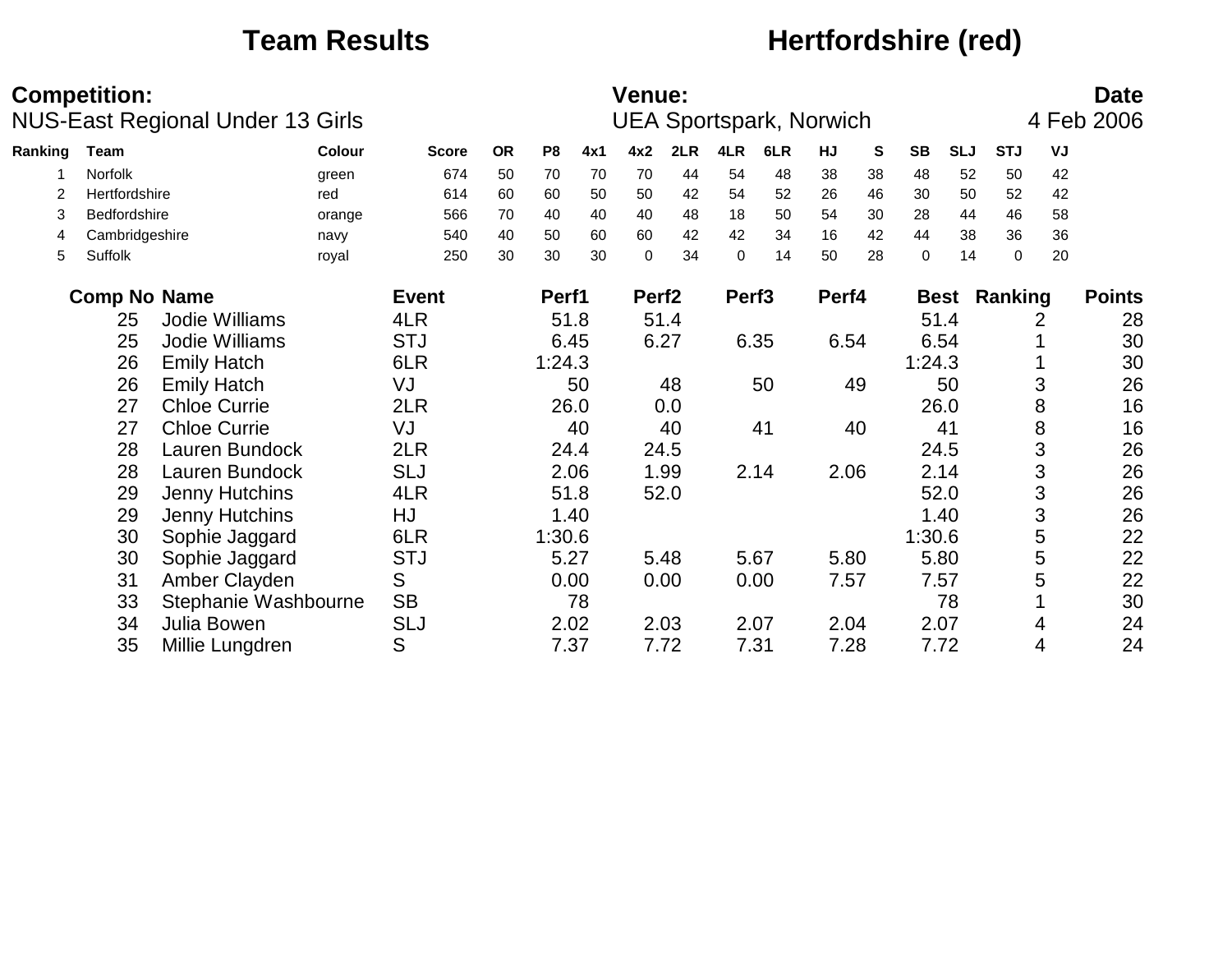## **Team Results Norfolk (green)**

|               | <b>Competition:</b> | NUS-East Regional Under 13 Girls |        |              |           |                |      | Venue:            |      |                   | <b>UEA Sportspark, Norwich</b> |       |           |             |            |             |                | <b>Date</b><br>4 Feb 2006 |
|---------------|---------------------|----------------------------------|--------|--------------|-----------|----------------|------|-------------------|------|-------------------|--------------------------------|-------|-----------|-------------|------------|-------------|----------------|---------------------------|
| Ranking       | <b>Team</b>         |                                  | Colour | <b>Score</b> | <b>OR</b> | P <sub>8</sub> | 4x1  | 4x2               | 2LR  | 4LR               | 6LR                            | HJ    | ${\bf S}$ | <b>SB</b>   | <b>SLJ</b> | <b>STJ</b>  | VJ             |                           |
|               | Norfolk             |                                  | green  | 674          | 50        | 70             | 70   | 70                | 44   | 54                | 48                             | 38    | 38        | 48          | 52         | 50          | 42             |                           |
| $\mathcal{P}$ | Hertfordshire       |                                  | red    | 614          | 60        | 60             | 50   | 50                | 42   | 54                | 52                             | 26    | 46        | 30          | 50         | 52          | 42             |                           |
| 3             | Bedfordshire        |                                  | orange | 566          | 70        | 40             | 40   | 40                | 48   | 18                | 50                             | 54    | 30        | 28          | 44         | 46          | 58             |                           |
| 4             | Cambridgeshire      |                                  | navy   | 540          | 40        | 50             | 60   | 60                | 42   | 42                | 34                             | 16    | 42        | 44          | 38         | 36          | 36             |                           |
| 5             | Suffolk             |                                  | royal  | 250          | 30        | 30             | 30   | $\mathbf 0$       | 34   | $\mathbf 0$       | 14                             | 50    | 28        | $\mathbf 0$ | 14         | $\mathbf 0$ | 20             |                           |
|               | <b>Comp No Name</b> |                                  |        | <b>Event</b> |           | Perf1          |      | Perf <sub>2</sub> |      | Perf <sub>3</sub> |                                | Perf4 |           | <b>Best</b> |            | Ranking     |                | <b>Points</b>             |
|               | 37                  | Leanne Parker                    |        | 2LR          |           |                | 24.7 |                   | 24.3 |                   |                                |       |           | 24.3        |            |             |                | 30                        |
|               | 37                  | Leanne Parker                    |        | <b>STJ</b>   |           |                | 5.98 |                   | 5.94 |                   | 6.04                           | 6.00  |           | 6.04        |            |             | 3              | 26                        |
|               | 38                  | Laura Green                      |        | 2LR          |           |                | 26.2 |                   | 0.0  |                   |                                |       |           | 26.2        |            |             | 9              | 14                        |
|               | 38                  | Laura Green                      |        | <b>SB</b>    |           |                | 74   |                   |      |                   |                                |       |           |             | 74         |             | 3              | 26                        |
|               | 39                  | <b>Shanice Burch</b>             |        | 4LR          |           |                | 50.8 |                   | 50.9 |                   |                                |       |           | 50.9        |            |             |                | 30                        |
|               | 39                  | <b>Shanice Burch</b>             |        | VJ           |           |                | 47   |                   | 49   |                   | 46                             |       | 42        |             | 49         |             | 4              | 24                        |
|               | 40                  | Victoria Williamson              |        | 4LR          |           |                | 51.9 |                   | 53.2 |                   |                                |       |           | 53.2        |            |             | 4              | 24                        |
|               | 40                  | Victoria Williamson              |        | <b>SLJ</b>   |           |                | 2.06 |                   | 2.12 |                   | 2.16                           | 2.21  |           | 2.21        |            |             |                | 30                        |
|               | 41                  | Amber Shepherd                   |        | 6LR          |           | 1:30.9         |      |                   |      |                   |                                |       |           | 1:30.9      |            |             | 6              | 20                        |
|               | 41                  | <b>Amber Shepherd</b>            |        | <b>SLJ</b>   |           |                | 2.03 |                   | 1.99 |                   | 2.05                           | 1.97  |           | 2.05        |            |             | 5              | 22                        |
|               | 42                  | <b>Tyla Vane</b>                 |        | 6LR          |           | 1:25.4         |      |                   |      |                   |                                |       |           | 1:25.4      |            |             | $\overline{2}$ | 28                        |
|               | 42                  | <b>Tyla Vane</b>                 |        | VJ           |           |                | 44   |                   | 43   |                   | 42                             |       | 42        |             | 44         |             |                | 18                        |
|               | 43                  | <b>Chloe Crisp</b>               |        | HJ           |           |                | 1.30 |                   |      |                   |                                |       |           | 1.30        |            |             | 6              | 20                        |
|               | 44                  | <b>Chloe Smith</b>               |        | HJ           |           |                | 1.20 |                   |      |                   |                                |       |           | 1.20        |            |             |                | 18                        |
|               | 45                  | Megan Rimington                  |        | <b>STJ</b>   |           |                | 5.54 |                   | 5.69 |                   | 5.89                           | 5.56  |           | 5.89        |            |             | 4              | 24                        |
|               | 46                  | <b>Bethany Demoore</b>           |        | <b>SB</b>    |           |                | 66   |                   |      |                   |                                |       |           |             | 66         |             | 5              | 22                        |
|               | 47                  | Megan Thomas                     |        | S            |           |                | 6.28 |                   | 5.96 | 6.60              |                                | 5.98  |           | 6.60        |            |             | 6              | 20                        |
|               | 48                  | <b>Chloe Clark</b>               |        | S            |           |                | 6.40 |                   | 6.15 |                   | 6.26                           | 6.31  |           | 6.40        |            |             | $\overline{7}$ | 18                        |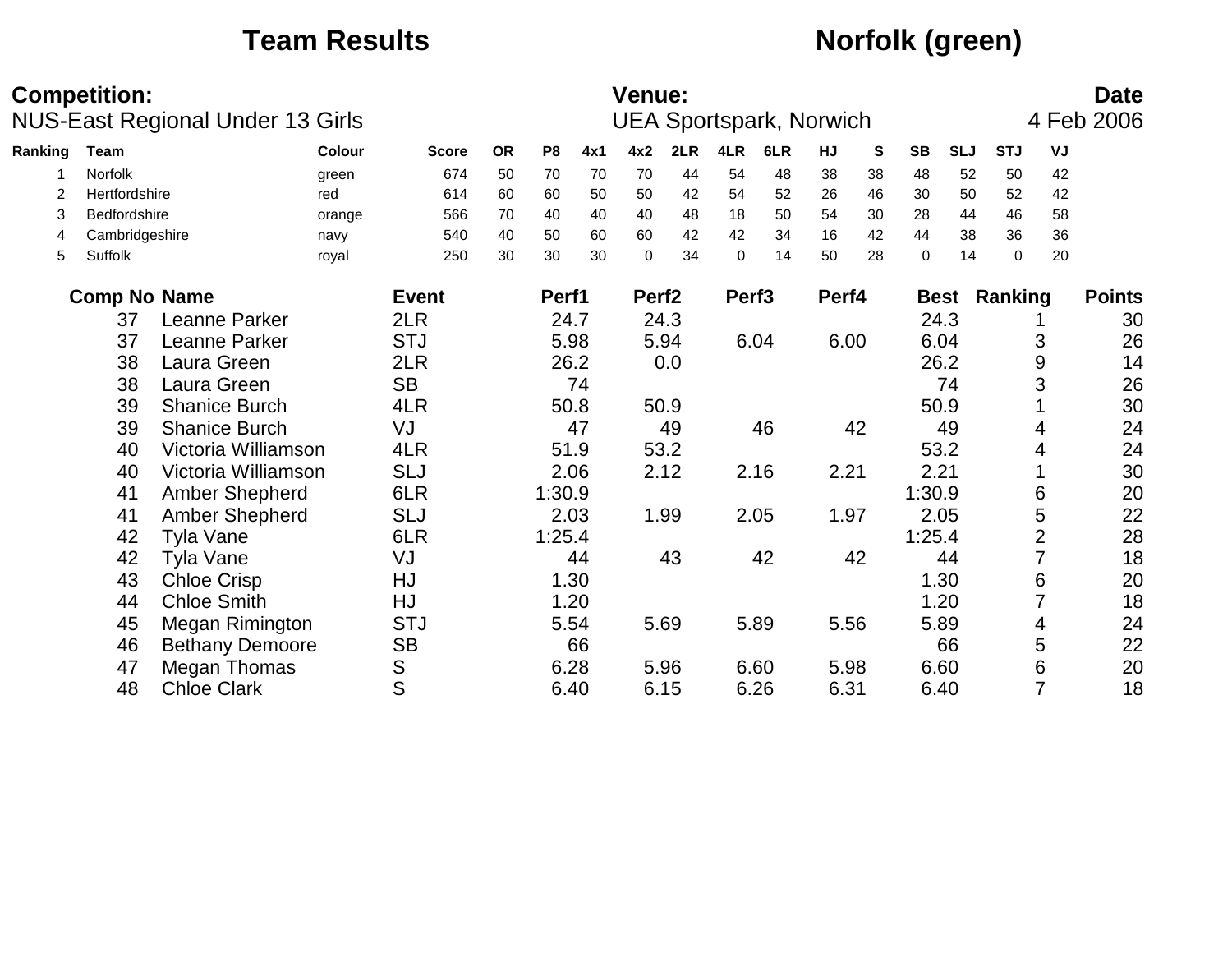## **Team Results Suffolk (royal)**

|         | <b>Competition:</b> | NUS-East Regional Under 13 Girls |               |              |           |                |      | Venue:            |      |                   | <b>UEA Sportspark, Norwich</b> |       |    |             |            |            |                | <b>Date</b><br>4 Feb 2006 |
|---------|---------------------|----------------------------------|---------------|--------------|-----------|----------------|------|-------------------|------|-------------------|--------------------------------|-------|----|-------------|------------|------------|----------------|---------------------------|
| Ranking | <b>Team</b>         |                                  | <b>Colour</b> | <b>Score</b> | <b>OR</b> | P <sub>8</sub> | 4x1  | 4x2               | 2LR  | 4LR               | 6LR                            | HJ    | S  | <b>SB</b>   | <b>SLJ</b> | <b>STJ</b> | VJ             |                           |
|         | Norfolk             |                                  | green         | 674          | 50        | 70             | 70   | 70                | 44   | 54                | 48                             | 38    | 38 | 48          | 52         | 50         | 42             |                           |
|         | Hertfordshire       |                                  | red           | 614          | 60        | 60             | 50   | 50                | 42   | 54                | 52                             | 26    | 46 | 30          | 50         | 52         | 42             |                           |
| 3       | <b>Bedfordshire</b> |                                  | orange        | 566          | 70        | 40             | 40   | 40                | 48   | 18                | 50                             | 54    | 30 | 28          | 44         | 46         | 58             |                           |
| 4       | Cambridgeshire      |                                  | navy          | 540          | 40        | 50             | 60   | 60                | 42   | 42                | 34                             | 16    | 42 | 44          | 38         | 36         | 36             |                           |
| 5       | Suffolk             |                                  | royal         | 250          | 30        | 30             | 30   | $\Omega$          | 34   | $\mathbf 0$       | 14                             | 50    | 28 | $\Omega$    | 14         | $\Omega$   | 20             |                           |
|         | <b>Comp No Name</b> |                                  |               | <b>Event</b> |           | Perf1          |      | Perf <sub>2</sub> |      | Perf <sub>3</sub> |                                | Perf4 |    | <b>Best</b> |            | Ranking    |                | <b>Points</b>             |
|         | 50                  | <b>Chloe Beeton</b>              |               | 6LR          |           | 1:39.4         |      |                   |      |                   |                                |       |    | 1:39.4      |            |            | 9              | 14                        |
|         | 50                  | <b>Chloe Beeton</b>              |               | SLJ          |           |                | 1.78 |                   | 1.55 |                   | 1.49                           | 1.56  |    |             | 1.78       |            | 9              | 14                        |
|         | 51                  | Hannah Coleman                   |               | HJ           |           |                | 1.35 |                   |      |                   |                                |       |    |             | 1.35       |            | 5              | 22                        |
|         | 52                  | <b>Sam Miller</b>                |               | 2LR          |           | 26.9           |      |                   | 0.0  |                   |                                |       |    | 26.9        |            | 10         |                | 12                        |
|         | 52                  | <b>Sam Miller</b>                |               | S            |           |                | 8.63 |                   | 8.63 | 8.53              |                                | 8.63  |    | 8.63        |            |            | 2              | 28                        |
|         | 53                  | <b>Chanel St Clair-Smith</b>     |               | 2LR          |           |                | 25.2 | 25.1              |      |                   |                                |       |    | 25.1        |            |            | 5              | 22                        |
|         | 53                  | <b>Chanel St Clair-Smith</b>     |               | VJ           |           |                | 39   |                   | 45   |                   | 42                             |       | 37 |             | 45         |            | 6              | 20                        |
|         | 54                  | <b>Lizzy Harrison</b>            |               | HJ           |           |                | 1.45 |                   |      |                   |                                |       |    |             | 1.45       |            | $\overline{2}$ | 28                        |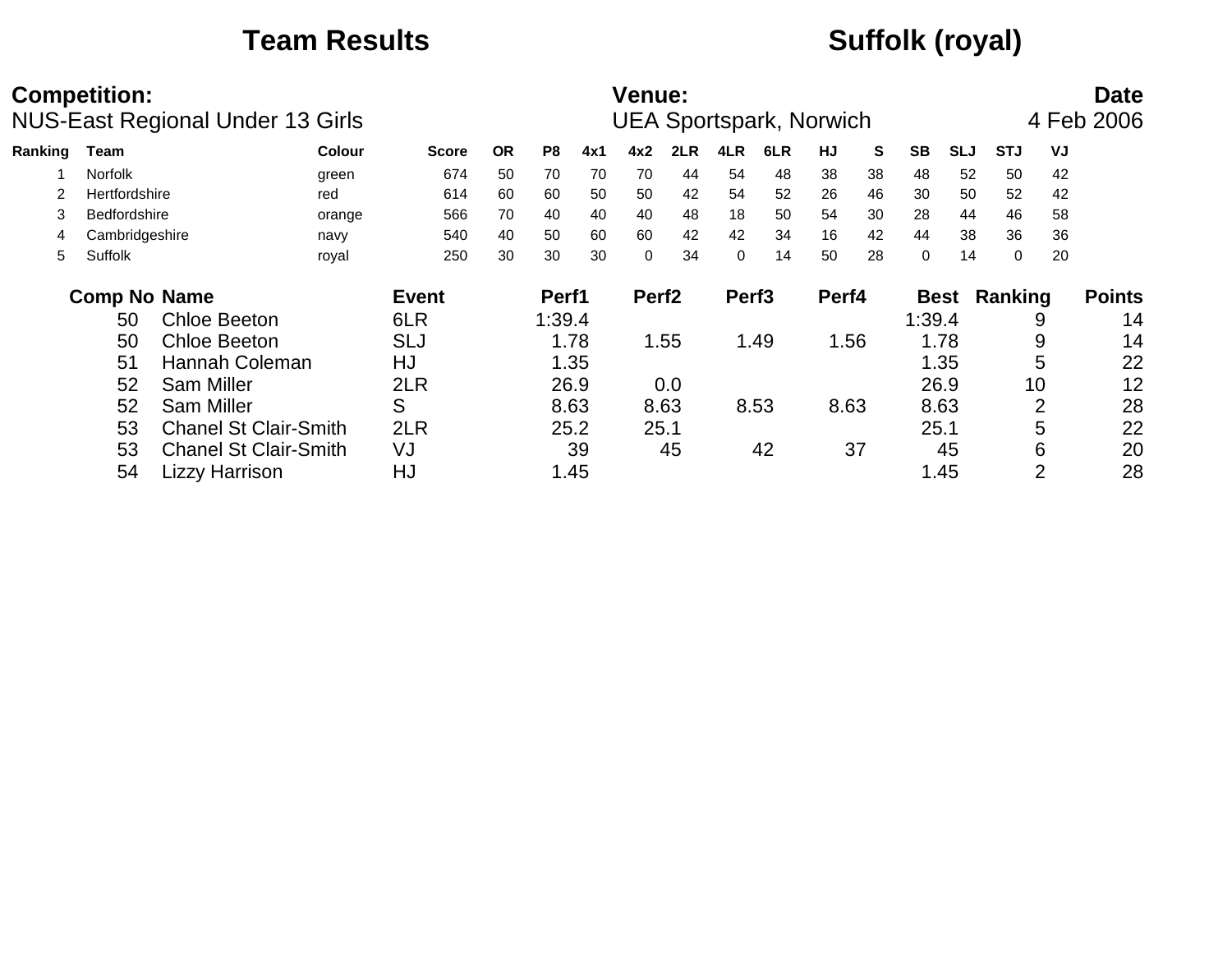### **Event Official Results Sheet Constracts Obstacle Relay**

| <b>Competition:</b> |    | NUS-East Regional Under 13 Girls |               | <b>Venue:</b> |       | <b>UEA Sportspark, Norwich</b> |               | <b>Date</b><br>4 Feb 2006 |
|---------------------|----|----------------------------------|---------------|---------------|-------|--------------------------------|---------------|---------------------------|
| Ranking Code Team   |    |                                  | <b>Colour</b> | Heat          | Final | <b>Performance</b>             | <b>Points</b> |                           |
|                     | 01 | Bedfordshire                     | orange        | 1:21.6        | 0.0   | 1:21.6                         | 70            |                           |
|                     | 03 | Hertfordshire                    | red           | 1:22.0        | 0.0   | 1:22.0                         | 60            |                           |
|                     | 04 | Norfolk                          | green         | 1:22.9        | 0.0   | 1:22.9                         | 50            |                           |
|                     | 02 | Cambridgeshire                   | navy          | 1:23.5        | 0.0   | 1:23.5                         | 40            |                           |
|                     | 05 | Suffolk                          | roval         | 1:24.0        | 0.0   | 1:24.0                         | 30            |                           |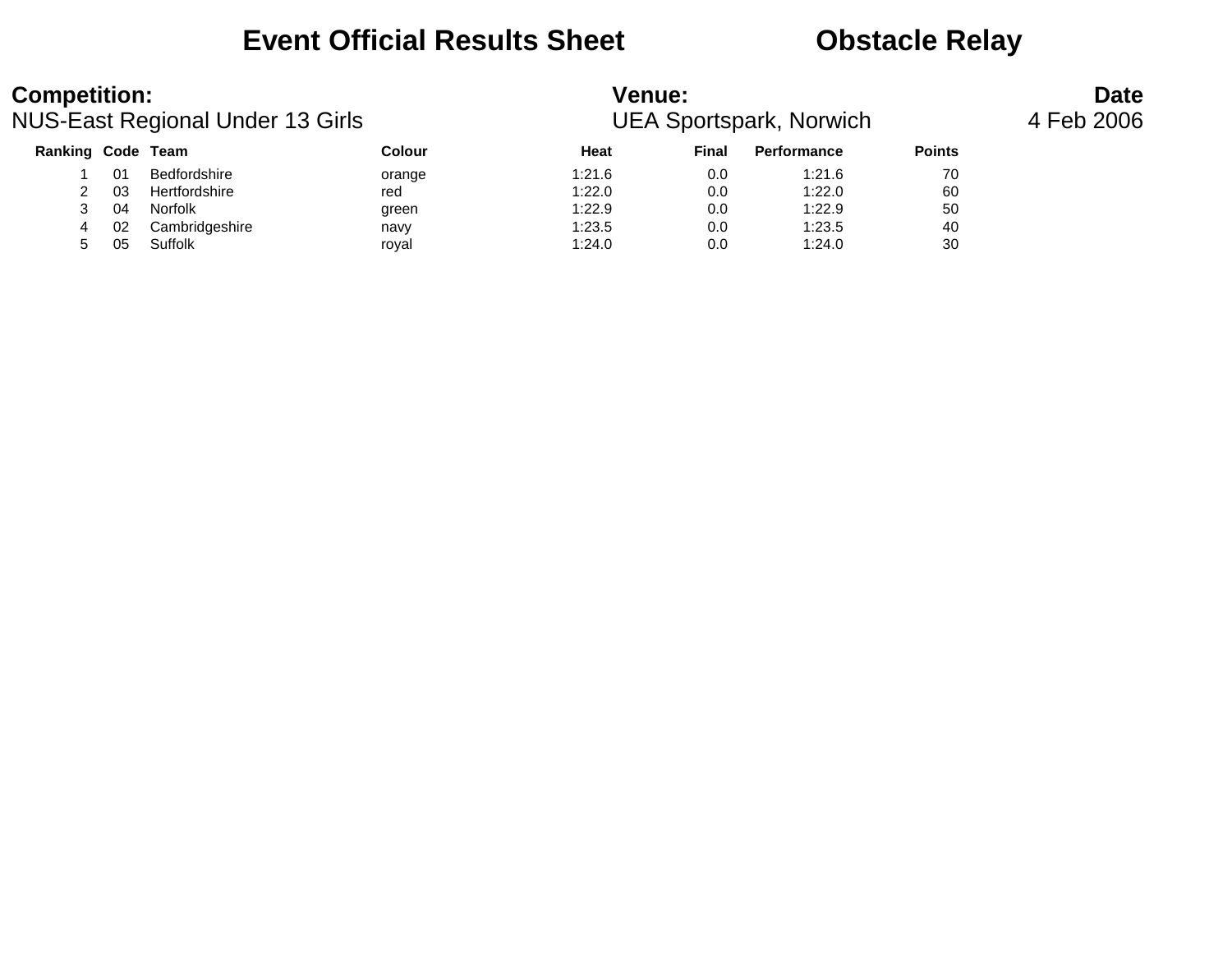### **Results Sheet 2 Lap Race**

### **Competition: Venue: Date** NUS-East Regional Under 13 Girls **Numer and Science CEA Sportspark, Norwich** 4 Feb 2006

| <b>Venue:</b> |                               |  |
|---------------|-------------------------------|--|
|               | <b>UFA Sportspark, Norwig</b> |  |

| Ranking        |                     | Team                |        | Colour            | <b>Points</b>            |             |               |
|----------------|---------------------|---------------------|--------|-------------------|--------------------------|-------------|---------------|
|                |                     | <b>Bedfordshire</b> |        | orange            |                          | 48          |               |
| $\overline{c}$ |                     | <b>Norfolk</b>      |        | green             |                          | 44          |               |
| $3=$           |                     | Cambridgeshire      |        | navy              |                          | 42          |               |
| $3=$           |                     | Hertfordshire       |        | red               |                          | 42          |               |
| 5              |                     | Suffolk             |        | royal             |                          | 34          |               |
| Ranking Team   |                     |                     | Colour | <b>BibNo Name</b> |                          | <b>Best</b> | <b>Points</b> |
|                | <b>Norfolk</b>      |                     | green  |                   | 37 Leanne Parker         | 24.3        | 30            |
|                | <b>Bedfordshire</b> |                     | orange |                   | 1 Lauren Stewart         | 24.3        | 28            |
| 3              | Hertfordshire       |                     | red    |                   | 28 Lauren Bundock        | 24.5        | 26            |
| 4              | Cambridgeshire      |                     | navy   |                   | 22 Gemma Bays            | 25.1        | 24            |
| 5              | <b>Suffolk</b>      |                     | royal  |                   | 53 Chanel St Clair-Smith | 25.1        | 22            |
| 6              | <b>Bedfordshire</b> |                     | orange |                   | 9 Danielle Patmore       | 25.5        | 20            |
|                | Cambridgeshire      |                     | navy   |                   | 15 Kerry Waghorn         | 25.6        | 18            |
| 8              | Hertfordshire       |                     | red    |                   | 27 Chloe Currie          | 26.0        | 16            |
| 9              | Norfolk             |                     | green  |                   | 38 Laura Green           | 26.2        | 14            |
| 10             | Suffolk             |                     | royal  |                   | 52 Sam Miller            | 26.9        | 12            |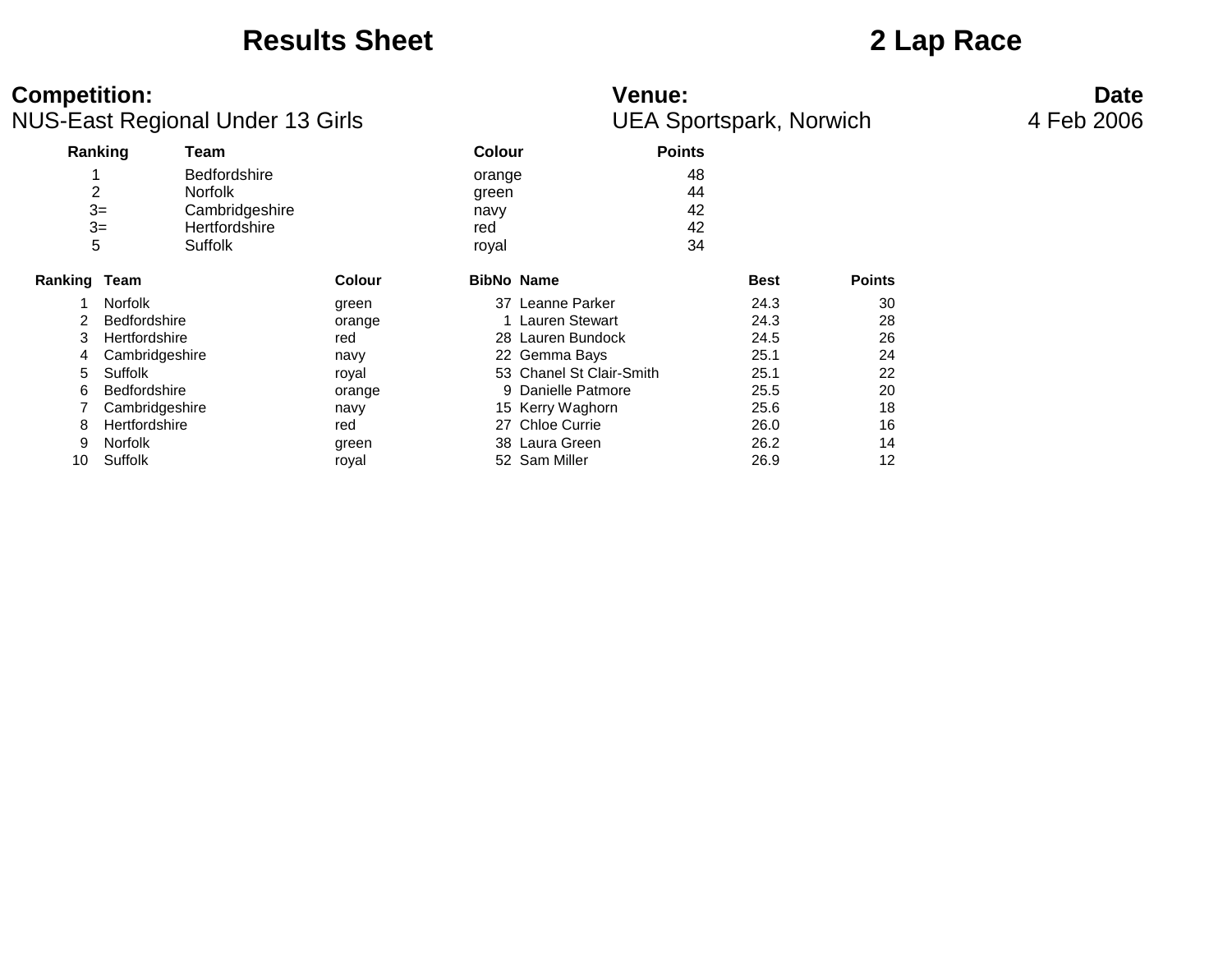### **Results Sheet 4 Lap Race**

# **Competition: Venue: Date**

|              |                | <b>NUS-East Regional Under 13 Girls</b>                                                    |               |                                         |                        | <b>UEA Sportspark, Norwich</b> |             |               | 4 Feb 2006 |
|--------------|----------------|--------------------------------------------------------------------------------------------|---------------|-----------------------------------------|------------------------|--------------------------------|-------------|---------------|------------|
|              | Ranking        | Team                                                                                       |               | <b>Colour</b>                           |                        | <b>Points</b>                  |             |               |            |
| 4            | $1 =$<br>$1 =$ | Suffolk<br><b>Hertfordshire</b><br><b>Norfolk</b><br>Cambridgeshire<br><b>Bedfordshire</b> |               | royal<br>red<br>green<br>navy<br>orange |                        | 0<br>54<br>54<br>42<br>18      |             |               |            |
| Ranking Team |                |                                                                                            | <b>Colour</b> | <b>BibNo Name</b>                       |                        |                                | <b>Best</b> | <b>Points</b> |            |
|              | Norfolk        |                                                                                            | green         |                                         | 39 Shanice Burch       |                                | 50.9        | 30            |            |
| 2            | Hertfordshire  |                                                                                            | red           |                                         | 25 Jodie Williams      |                                | 51.4        | 28            |            |
| 3            | Hertfordshire  |                                                                                            | red           |                                         | 29 Jenny Hutchins      |                                | 52.0        | 26            |            |
| 4            | Norfolk        |                                                                                            | green         |                                         | 40 Victoria Williamson |                                | 53.2        | 24            |            |
| 5            | Cambridgeshire |                                                                                            | navy          |                                         | 18 Kailey Crowe        |                                | 55.4        | 22            |            |
| 6            | Cambridgeshire |                                                                                            | navy          |                                         | 14 Alice Hewitt        |                                | 54.8        | 20            |            |
|              | Bedfordshire   |                                                                                            | orange        |                                         | 8 Ria Boak             |                                | 56.1        | 18            |            |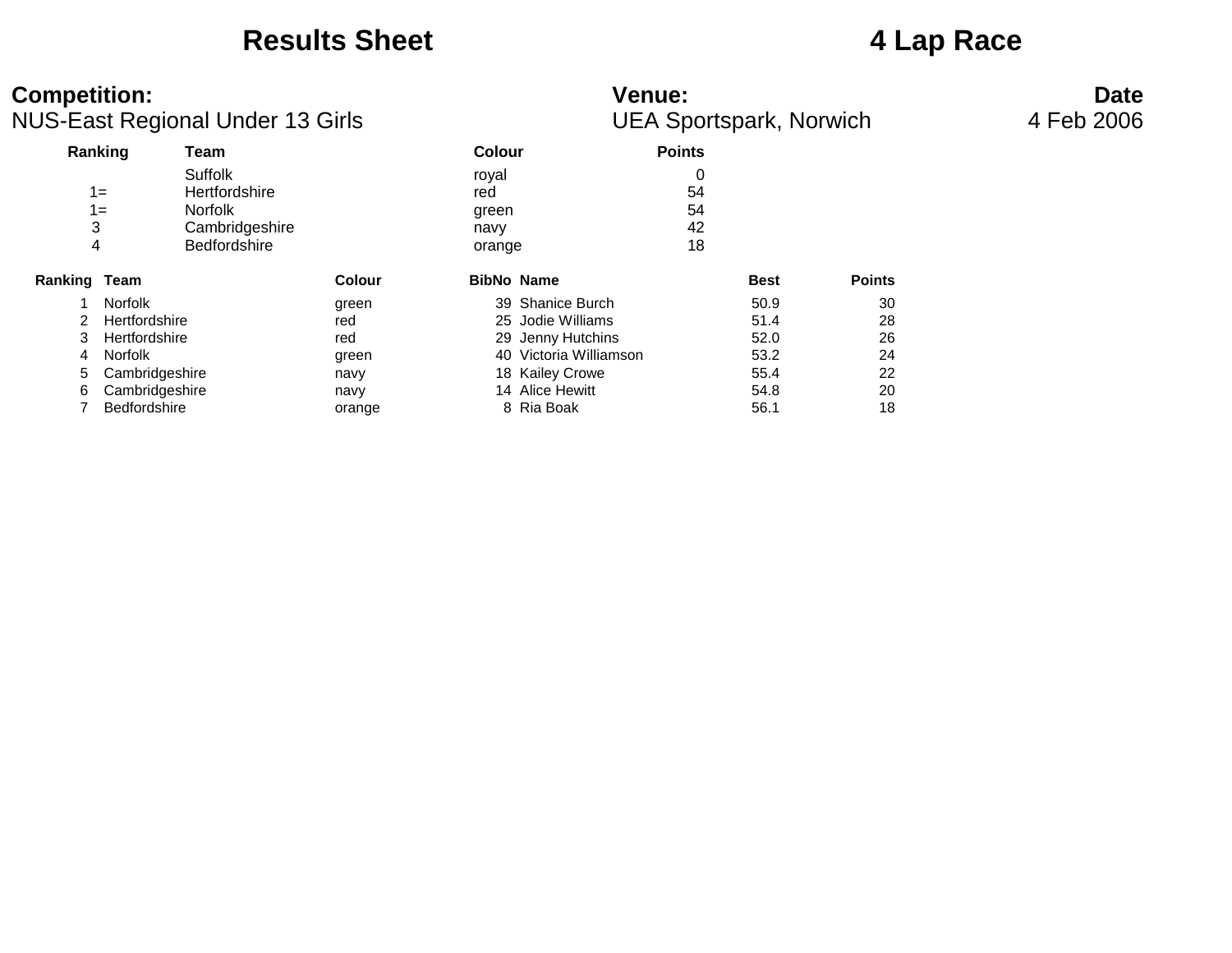### **Results Sheet 6 Lap Time Trial**

| <b>Competition:</b> | <b>NUS-East Regional Under 13 Girls</b>                                                    |               |                                         | <b>Venue:</b>     | <b>UEA Sportspark, Norwich</b> |               | <b>Date</b><br>4 Feb 2006 |
|---------------------|--------------------------------------------------------------------------------------------|---------------|-----------------------------------------|-------------------|--------------------------------|---------------|---------------------------|
| Ranking             | Team                                                                                       |               | <b>Colour</b>                           | <b>Points</b>     |                                |               |                           |
| 2<br>3<br>4<br>5    | Hertfordshire<br><b>Bedfordshire</b><br><b>Norfolk</b><br>Cambridgeshire<br><b>Suffolk</b> |               | red<br>orange<br>green<br>navy<br>royal |                   | 52<br>50<br>48<br>34<br>14     |               |                           |
| Ranking Team        |                                                                                            | <b>Colour</b> | <b>BibNo Name</b>                       |                   | <b>Best</b>                    | <b>Points</b> |                           |
|                     | Hertfordshire                                                                              | red           |                                         | 26 Emily Hatch    | 1:24.3                         | 30            |                           |
|                     | <b>Norfolk</b>                                                                             | green         |                                         | 42 Tyla Vane      | 1:25.4                         | 28            |                           |
| 3                   | <b>Bedfordshire</b>                                                                        | orange        |                                         | 2 Emily Midgley   | 1:25.6                         | 26            |                           |
| 4                   | <b>Bedfordshire</b>                                                                        | orange        |                                         | 4 Rachel Gibbs    | 1:30.0                         | 24            |                           |
| 5                   | Hertfordshire                                                                              | red           |                                         | 30 Sophie Jaggard | 1:30.6                         | 22            |                           |
| 6                   | <b>Norfolk</b>                                                                             | green         |                                         | 41 Amber Shepherd | 1:30.9                         | 20            |                           |
|                     | Cambridgeshire                                                                             | navy          | 21                                      | Emily Hayden      | 1:35.3                         | 18            |                           |
| 8                   | Cambridgeshire                                                                             | navy          |                                         | 20 Hayley Green   | 1:36.6                         | 16            |                           |
| 9                   | Suffolk                                                                                    | royal         |                                         | 50 Chloe Beeton   | 1:39.4                         | 14            |                           |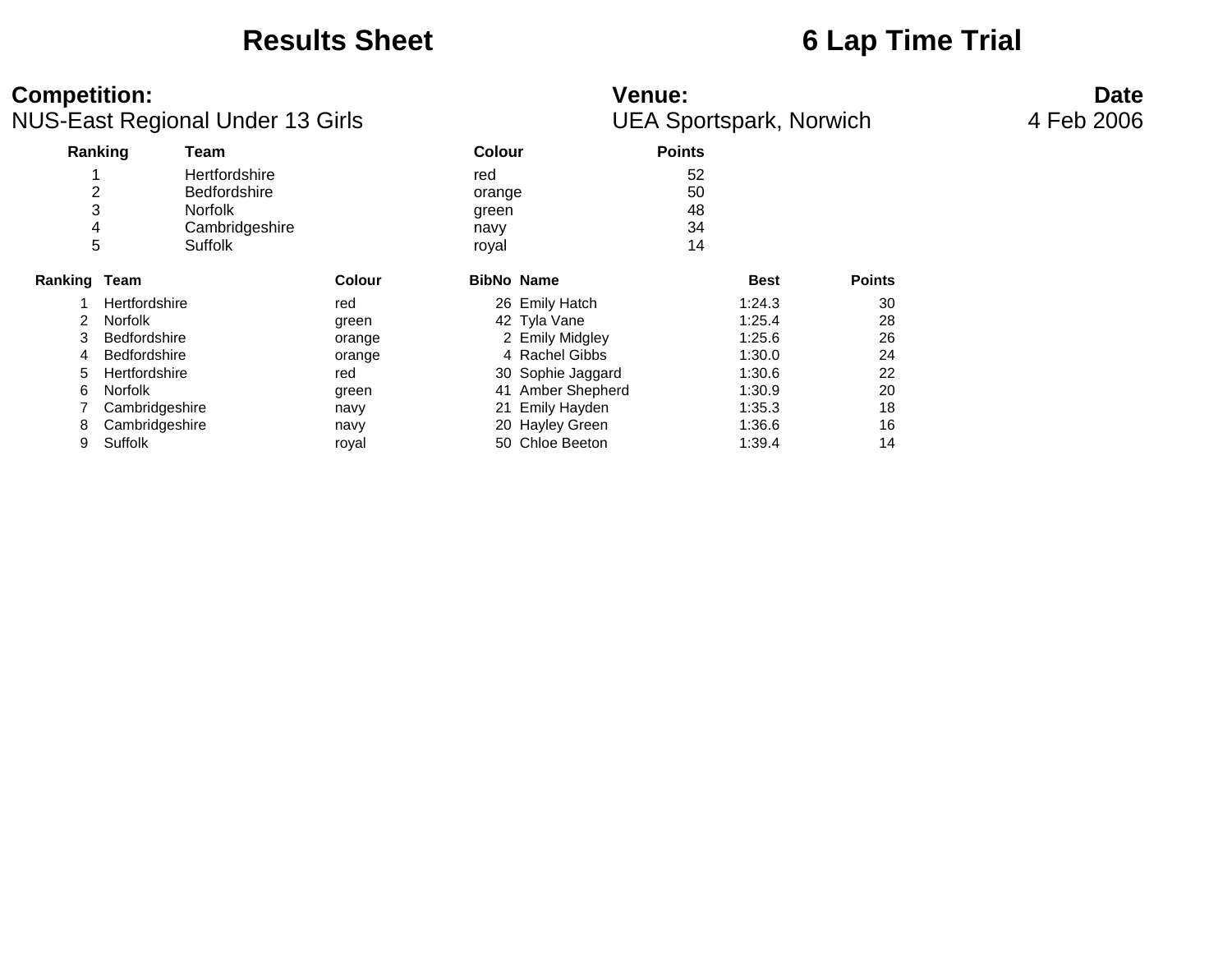### **Event Official Results Sheet 8 Lap Paarlauf**

| <b>Competition:</b> |    | <b>NUS-East Regional Under 13 Girls</b> |               | <b>Venue:</b> |       | <b>UEA Sportspark, Norwich</b> |               | <b>Date</b><br>4 Feb 2006 |
|---------------------|----|-----------------------------------------|---------------|---------------|-------|--------------------------------|---------------|---------------------------|
| Ranking Code Team   |    |                                         | <b>Colour</b> | Heat          | Final | <b>Performance</b>             | <b>Points</b> |                           |
|                     | 04 | Norfolk                                 | green         | 1:43.9        | 0.0   | 1:43.9                         | 70            |                           |
|                     | 03 | Hertfordshire                           | red           | 1:46.3        | 0.0   | 1:46.3                         | 60            |                           |
|                     | 02 | Cambridgeshire                          | navy          | 1:49.1        | 0.0   | 1:49.1                         | 50            |                           |
|                     | 01 | Bedfordshire                            | orange        | 1:51.4        | 0.0   | 1:51.4                         | 40            |                           |
|                     | 05 | Suffolk                                 | roval         | 2:09.8        | 0.0   | 2:09.8                         | 30            |                           |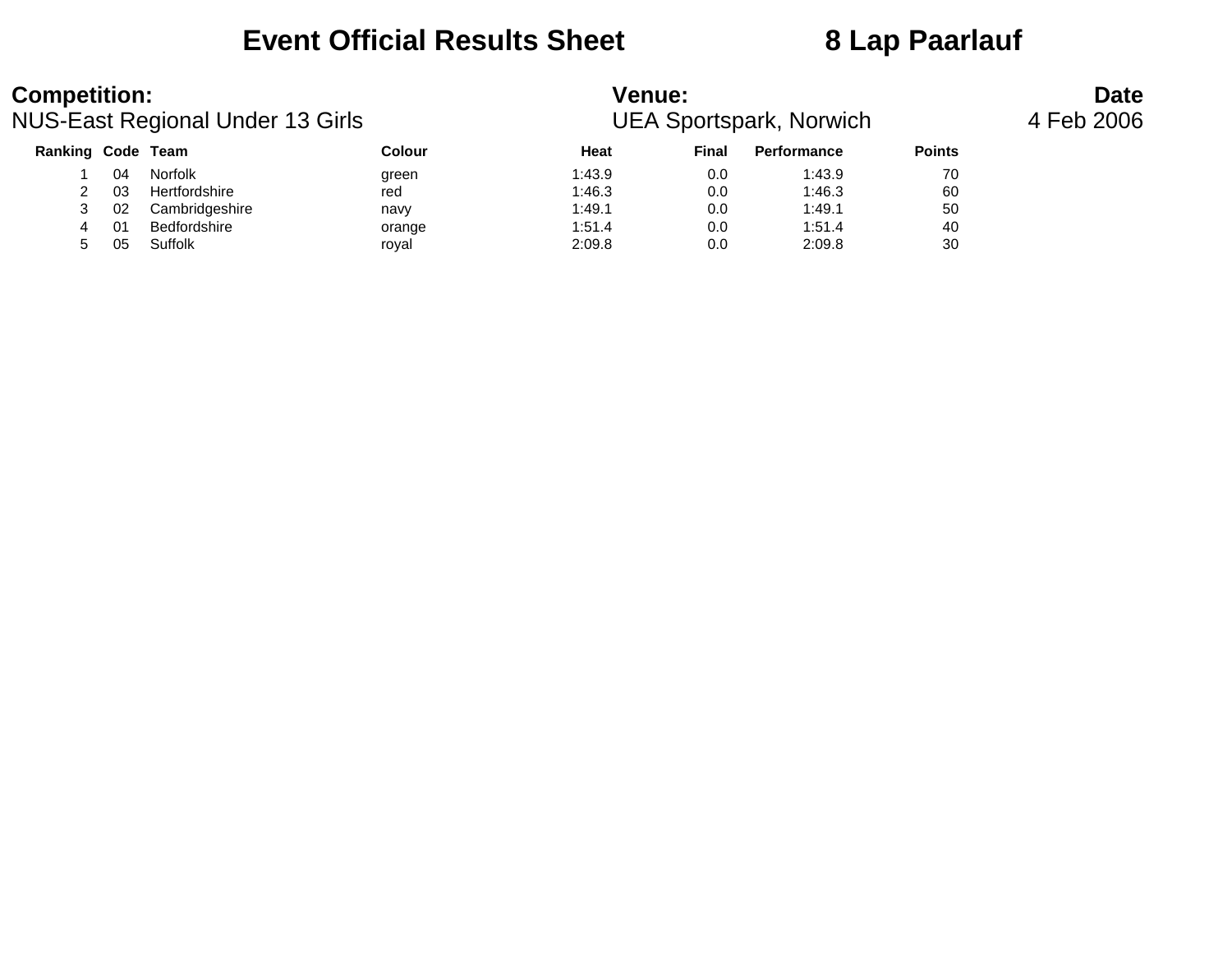### **Event Official Results Sheet 4 x 1 Lap Relay**

| <b>Competition:</b>      |    | NUS-East Regional Under 13 Girls |        | <b>Venue:</b><br><b>UEA Sportspark, Norwich</b> |       | <b>Date</b><br>4 Feb 2006 |               |  |
|--------------------------|----|----------------------------------|--------|-------------------------------------------------|-------|---------------------------|---------------|--|
| <b>Ranking Code Team</b> |    |                                  | Colour | Heat                                            | Final | Performance               | <b>Points</b> |  |
|                          | 04 | Norfolk                          | green  | 51.0                                            | 0.0   | 51.0                      | 70            |  |
|                          | 02 | Cambridgeshire                   | navy   | 51.2                                            | 0.0   | 51.2                      | 60            |  |
|                          | 03 | Hertfordshire                    | red    | 51.7                                            | 0.0   | 51.7                      | 50            |  |
|                          | 01 | Bedfordshire                     | orange | 52.9                                            | 0.0   | 52.9                      | 40            |  |
| 5.                       | 05 | Suffolk                          | roval  | 54.8                                            | 0.0   | 54.8                      | 30            |  |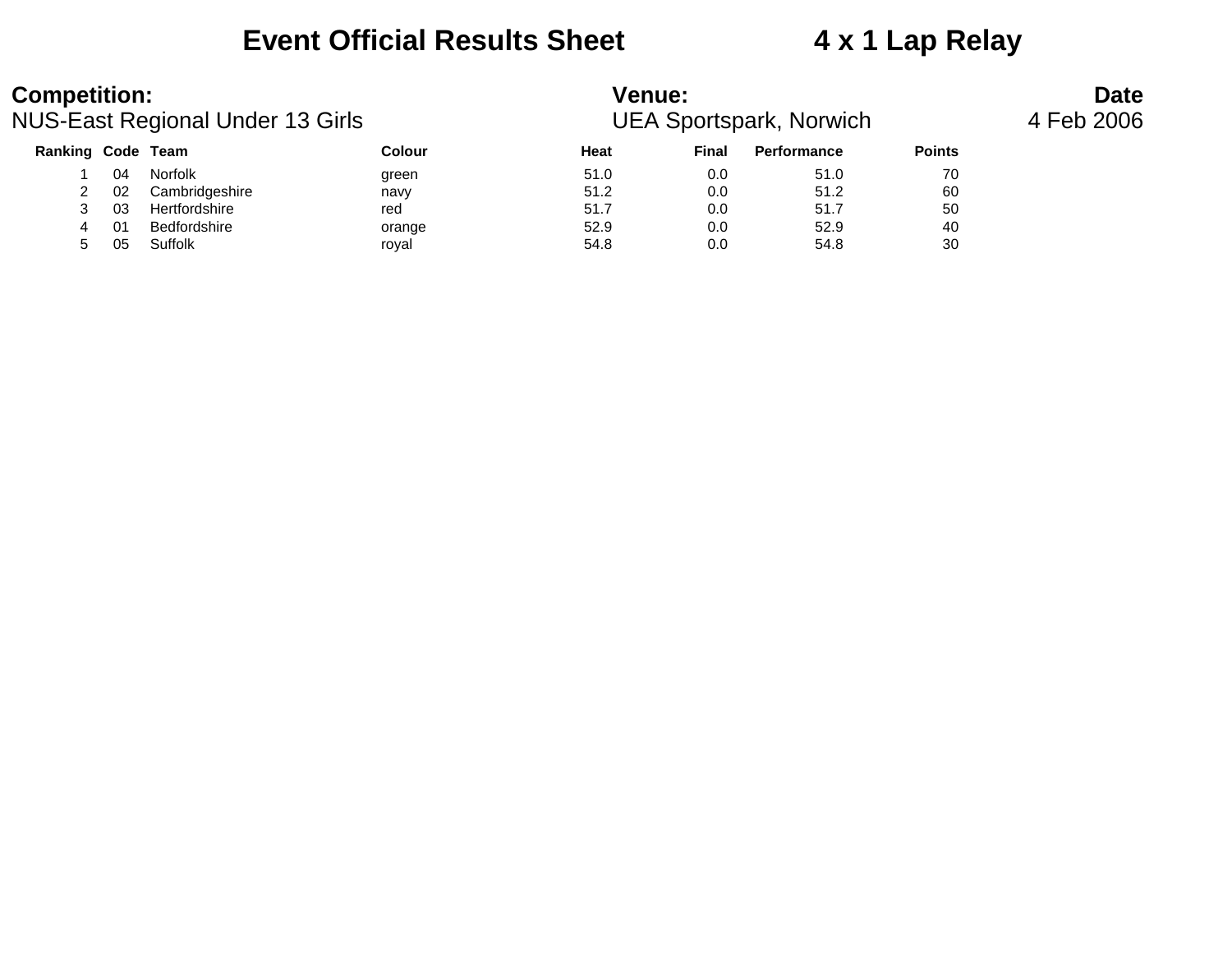### **Event Official Results Sheet 4 x 2 Lap Relay**

| <b>Competition:</b>      |    | NUS-East Regional Under 13 Girls |        | <b>Venue:</b><br><b>UEA Sportspark, Norwich</b> |       | <b>Date</b><br>4 Feb 2006 |               |  |
|--------------------------|----|----------------------------------|--------|-------------------------------------------------|-------|---------------------------|---------------|--|
| <b>Ranking Code Team</b> |    |                                  | Colour | Heat                                            | Final | <b>Performance</b>        | <b>Points</b> |  |
|                          | 04 | Norfolk                          | green  | 1:38.9                                          | 0.0   | 1:38.9                    | 70            |  |
|                          | 02 | Cambridgeshire                   | navy   | 1:42.1                                          | 0.0   | 1:42.1                    | 60            |  |
|                          | 03 | Hertfordshire                    | red    | 1:43.1                                          | 0.0   | 1:43.1                    | 50            |  |
|                          | 01 | Bedfordshire                     | orange | 1:47.8                                          | 0.0   | 1:47.8                    | 40            |  |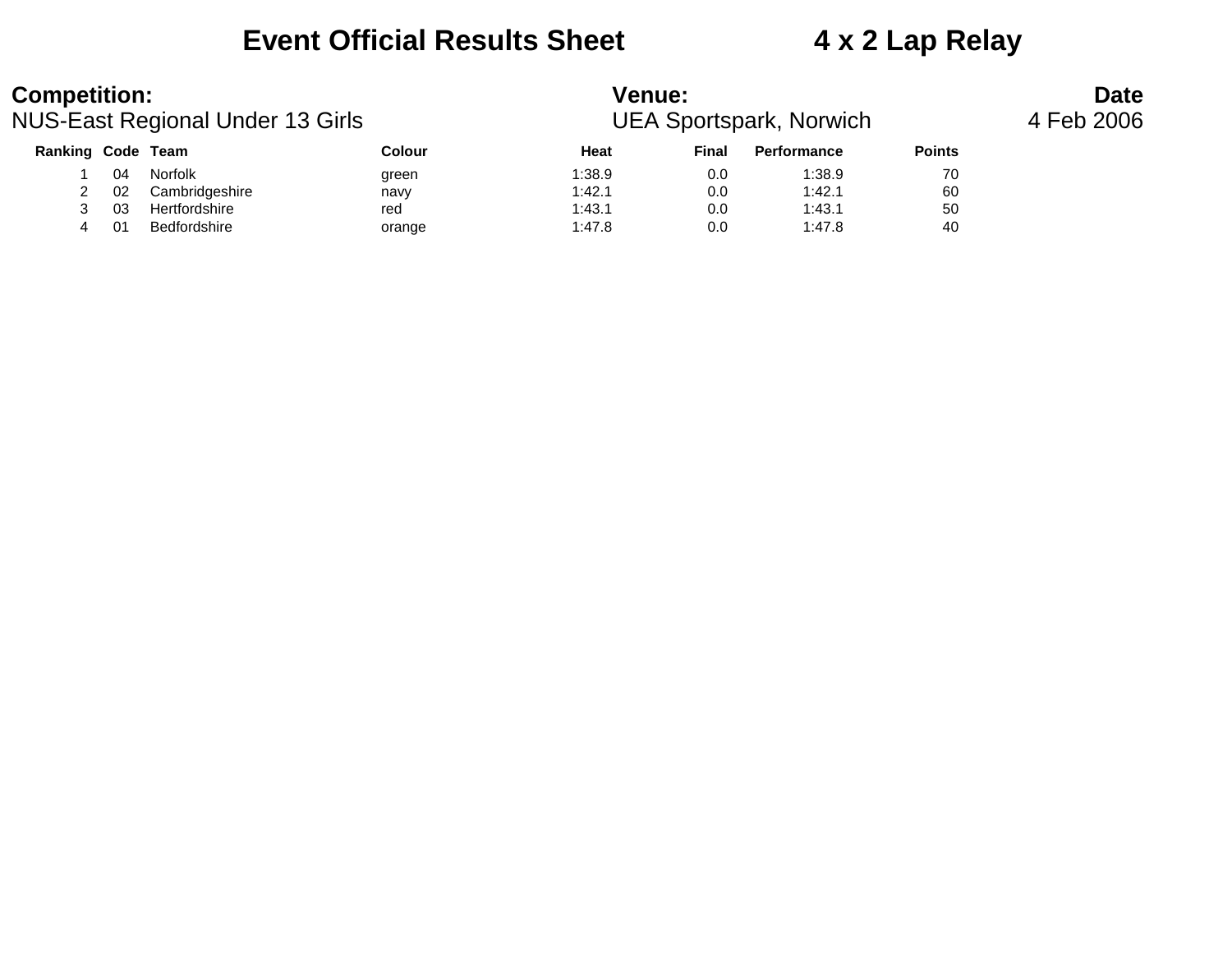### **Results Sheet High Jump**

### **Competition:** Date NUS-East Regional Under 13 Girls **NUS-East Regional Under 13 Girls Community** UEA Sportspark, Norwich 4 Feb 2006 **Ranking Team Colour Points** 1 Bedfordshire **by the second structure of the Second Structure Structure Structure Structure Structure Structure Structure Structure Structure Structure Structure Structure Structure Structure Structure Structure Structur** 2 Suffolk royal 50 3 Norfolk green 38 4 Hertfordshire 16 and the control of the 1945 and the 1946 and the 1946 and the 1946 and 16 and 16 and 16 and 16 and 16 and 16 and 16 and 16 and 16 and 16 and 16 and 16 and 16 and 16 and 16 and 16 and 16 and 16 and 16 and Cambridgeshire navy navy 16 **Ranking Team Colour BibNo Name Best Points** 1 Bedfordshire **1.45** 30 2 Suffolk royal 54 Lizzy Harrison 1.45 28 3 Hertfordshire 76 Teed 29 Jenny Hutchins 7.40 26 4 Bedfordshire **bedfordshire** orange 6 Kelly Johnson **1.40** 24 5 Suffolk royal 51 Hannah Coleman 1.35 22 6 Norfolk green 43 Chloe Crisp 1.30 20 7 Norfolk 6 and 1.20 18 green 1.20 18 and 1.20 18 8 Cambridgeshire **17 Maddy Rhodes** 17 Maddy Rhodes 1.05 16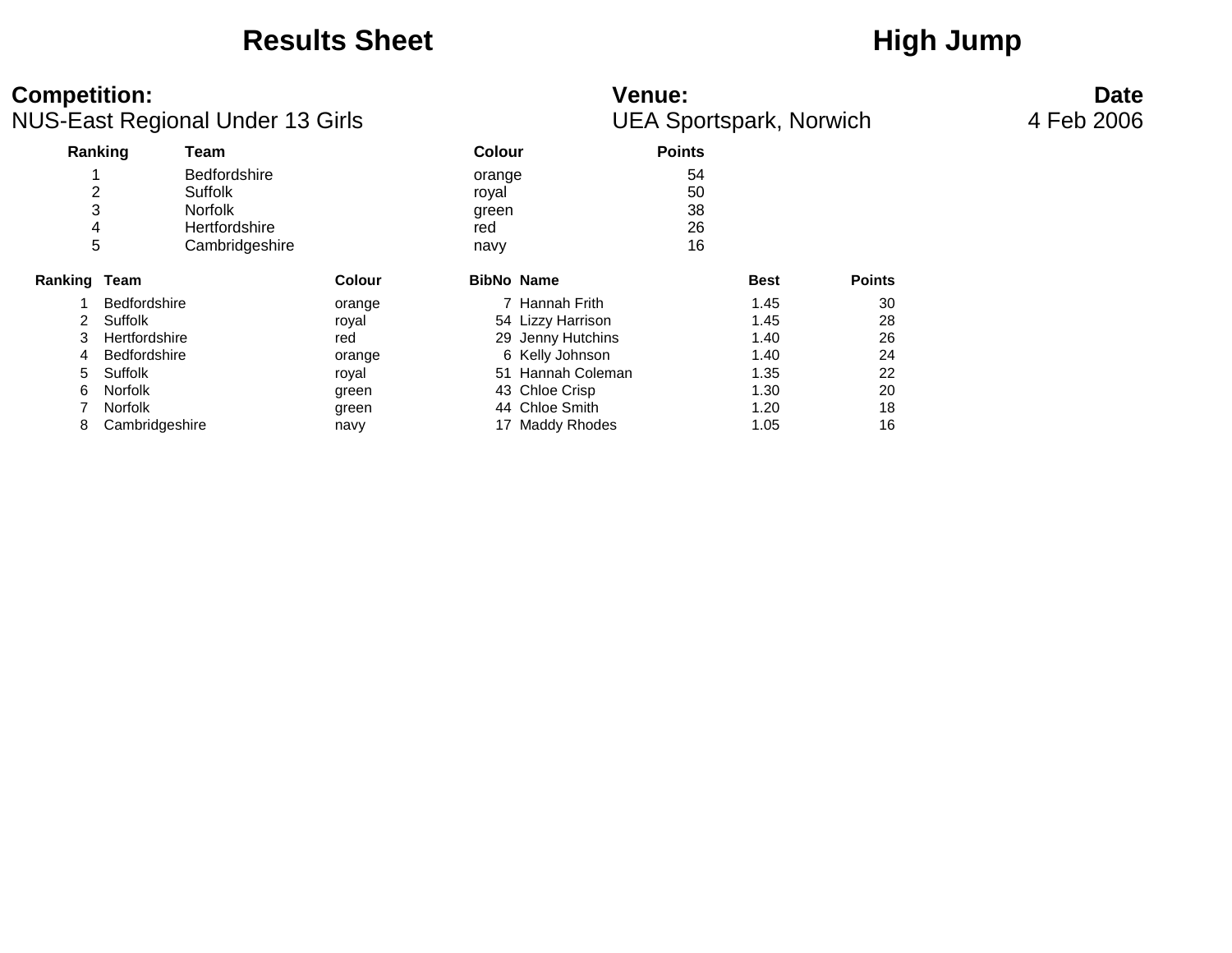### **Results Sheet Shot**

# **Competition: Venue: Date**

| NUS-East Regional Under 13 Girls |                     |                     |               |               |                    | <b>UEA Sportspark, Norwich</b> | 4 Feb 2006  |               |  |
|----------------------------------|---------------------|---------------------|---------------|---------------|--------------------|--------------------------------|-------------|---------------|--|
| Ranking<br>Team                  |                     |                     |               | <b>Colour</b> |                    | <b>Points</b>                  |             |               |  |
|                                  |                     | Hertfordshire       |               | red           |                    | 46                             |             |               |  |
|                                  |                     | Cambridgeshire      |               | navy          |                    | 42                             |             |               |  |
| 3                                |                     | <b>Norfolk</b>      |               | green         |                    | 38                             |             |               |  |
|                                  | 4                   | <b>Bedfordshire</b> |               | orange        |                    | 30                             |             |               |  |
|                                  | 5                   | Suffolk             |               | royal         |                    | 28                             |             |               |  |
| <b>Ranking Team</b>              |                     |                     | <b>Colour</b> |               | <b>BibNo Name</b>  |                                | <b>Best</b> | <b>Points</b> |  |
|                                  | <b>Bedfordshire</b> |                     | orange        |               | 5 Sabina Phillips  |                                | 9.66        | 30            |  |
| 2                                | Suffolk             |                     | royal         |               | 52 Sam Miller      |                                | 8.63        | 28            |  |
| 3                                | Cambridgeshire      |                     | navy          |               | 13 Lauren Sanmout  |                                | 8.53        | 26            |  |
| 4                                | Hertfordshire       |                     | red           |               | 35 Millie Lungdren |                                | 7.72        | 24            |  |
| 5                                | Hertfordshire       |                     | red           |               | 31 Amber Clayden   |                                | 7.57        | 22            |  |
| 6                                | Norfolk             |                     | green         |               | 47 Megan Thomas    |                                | 6.60        | 20            |  |
|                                  | Norfolk             |                     | green         |               | 48 Chloe Clark     |                                | 6.40        | 18            |  |
| 8                                | Cambridgeshire      |                     | navy          |               | 16 Emma Woodroffe  |                                | 6.28        | 16            |  |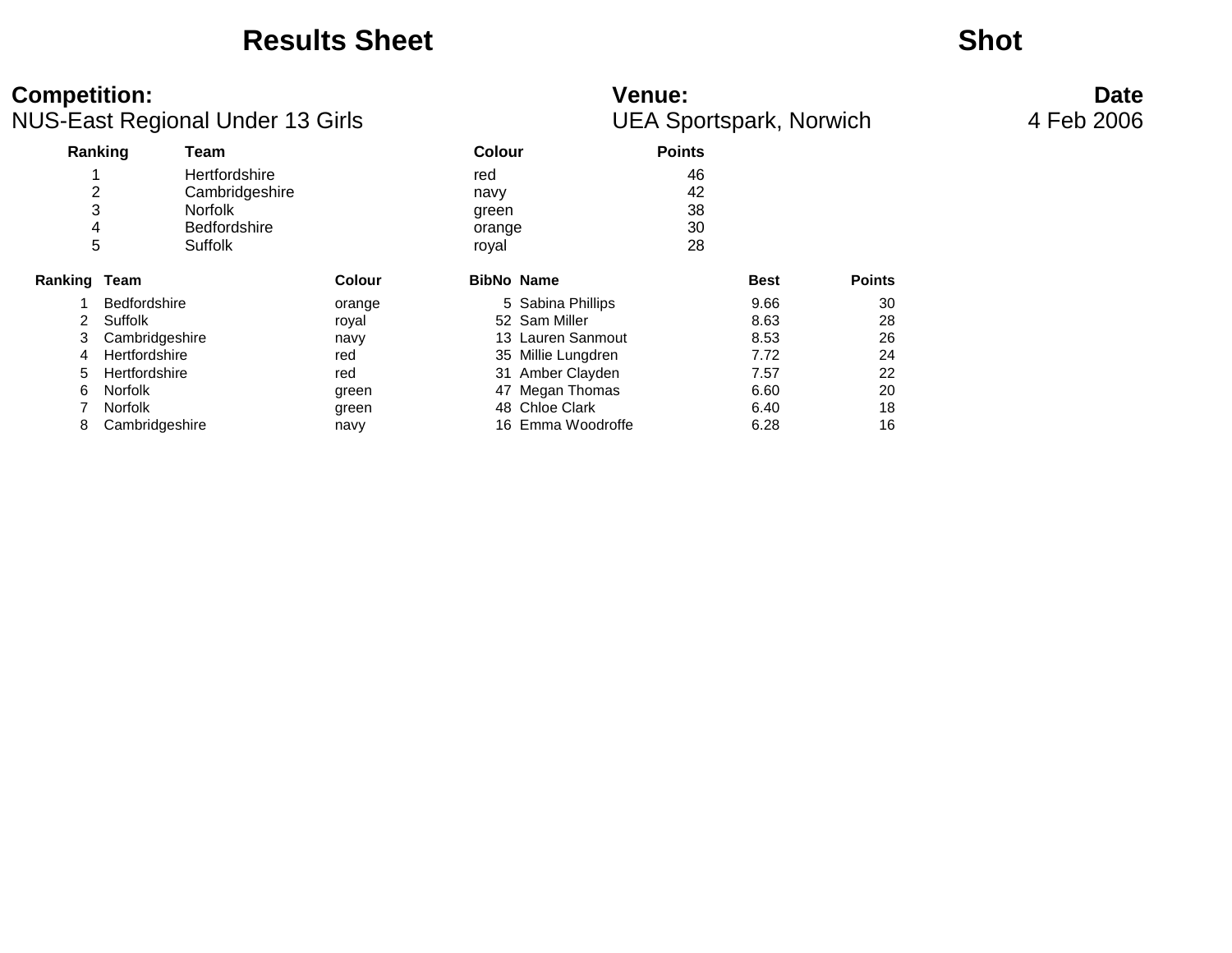### **Results Sheet Speed Bounce**

| <b>Competition:</b><br><b>NUS-East Regional Under 13 Girls</b> |                 |                     |                   | <b>Venue:</b><br><b>UEA Sportspark, Norwich</b> | <b>Date</b><br>4 Feb 2006 |               |  |
|----------------------------------------------------------------|-----------------|---------------------|-------------------|-------------------------------------------------|---------------------------|---------------|--|
|                                                                | Ranking<br>Team |                     | <b>Colour</b>     | <b>Points</b>                                   |                           |               |  |
|                                                                | Suffolk         |                     | royal             |                                                 | 0                         |               |  |
|                                                                |                 | <b>Norfolk</b>      | green             |                                                 | 48                        |               |  |
|                                                                |                 | Cambridgeshire      | navy              |                                                 | 44                        |               |  |
|                                                                |                 | Hertfordshire       | red               |                                                 | 30                        |               |  |
| 4                                                              |                 | <b>Bedfordshire</b> | orange            |                                                 | 28                        |               |  |
| Ranking Team                                                   |                 | <b>Colour</b>       | <b>BibNo Name</b> |                                                 | Total                     | <b>Points</b> |  |
|                                                                | Hertfordshire   | red                 |                   | 33 Stephanie Washbourne                         | 78                        | 30            |  |
|                                                                | Bedfordshire    | orange              |                   | 10 Eleanor Duncan                               | 77                        | 28            |  |
| 3                                                              | Norfolk         | green               |                   | 38 Laura Green                                  | 74                        | 26            |  |
| 4                                                              | Cambridgeshire  | navy                |                   | 22 Gemma Bays                                   | 68                        | 24            |  |
| 5                                                              | Norfolk         | green               |                   | 46 Bethany Demoore                              | 66                        | 22            |  |
| 6                                                              | Cambridgeshire  | navy                |                   | 19 Laura Arnold                                 | 65                        | 20            |  |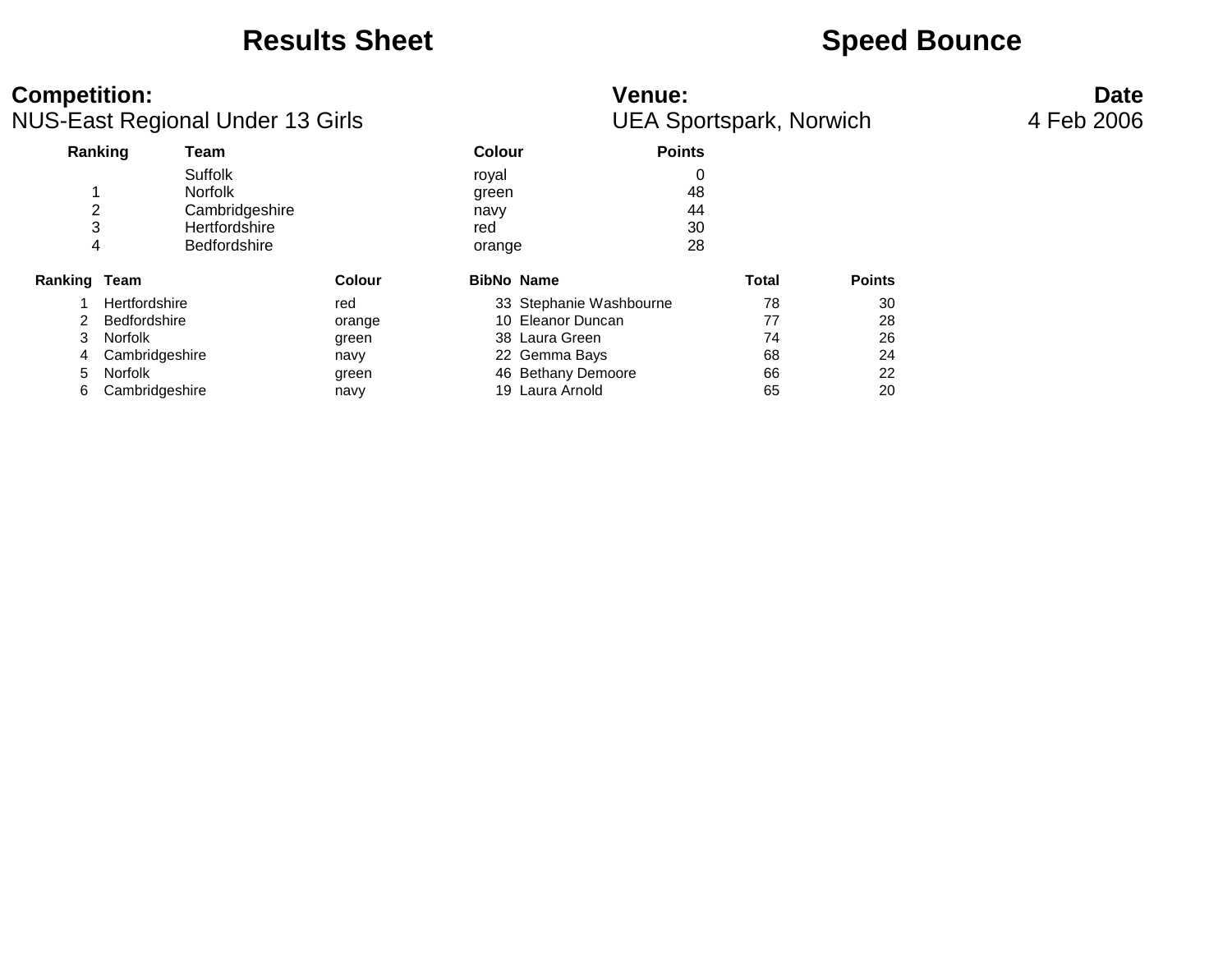### **Results Sheet Standing Long Jump**

### **Competition:** Date NUS-East Regional Under 13 Girls **NUS-East Regional Under 13 Girls Community** UEA Sportspark, Norwich 4 Feb 2006 **Ranking Team Colour Points** 1 Norfolk green 52 2 Hertfordshire red 50<br>3 Bedfordshire red orange 44 3 Bedfordshire orange 44 4 Cambridgeshire 1988 av Suffolk<br>5 Suffolk 1988 av Suffolk 5 Suffolk royal 14 **Ranking Team Colour BibNo Name Best Points** 1 Norfolk green 40 Victoria Williamson 2.21 30 2 Bedfordshire orange 1 Lauren Stewart 2.15 28 3 Hertfordshire red 28 Lauren Bundock 2.14 26 4 Hertfordshire 120 red 134 Julia Bowen 2.07 24 5 Norfolk green 41 Amber Shepherd 2.05 22 6 Cambridgeshire navy 23 Lucy Redman 2.02 20 7 Cambridgeshire **18 Fash Cambridgeshire** navy 18 20 Hayley Green 2.00 18 8 Bedfordshire **1.86** 16 Communication orange 1.86 16 Communication of the orange 1.86 16 Communication of the orange 16 Communication of the orange 16 Communication of the orange 16 Communication of the orange 16 Communic 9 Suffolk 14 Chloe Beeton 1.78 14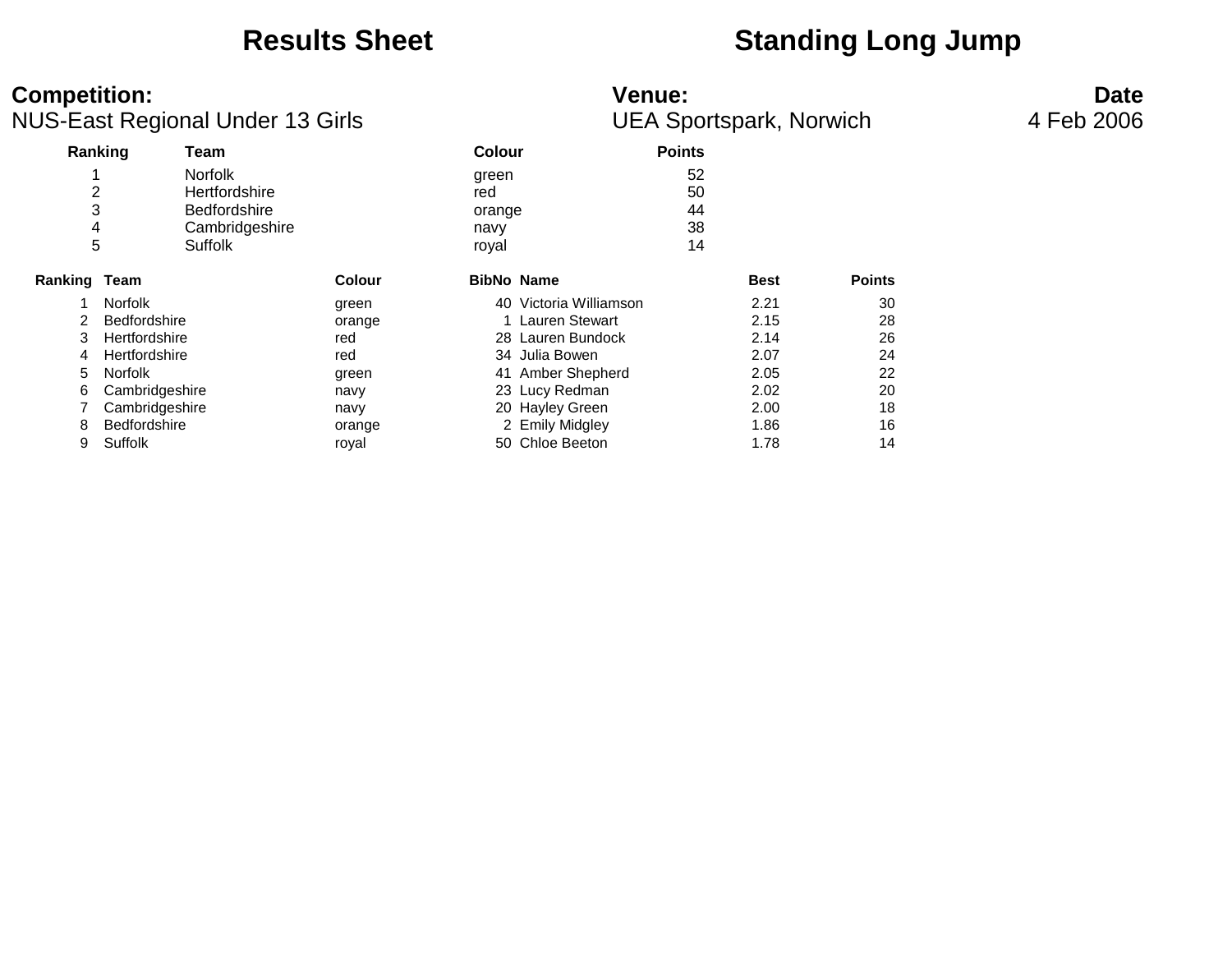### **Results Sheet <b>Standing Triple Jump**

### **Competition:** Date NUS-East Regional Under 13 Girls **NUS-East Regional Under 13 Girls Community** UEA Sportspark, Norwich 4 Feb 2006 **Ranking Team Colour Points** Suffolk **6. Internal contracts** royal contracts of  $\sim$  0. 1 Hertfordshire red red 52<br>2 Norfolk 90 September 1986 2 Norfolk green 50 3 Bedfordshire **by Community** orange 46 4 Cambridgeshire navy navy 36 **Ranking Team Colour BibNo Name Best Points** 1 Hertfordshire 10 Ted 10 and 25 Jodie Williams 1 and 6.54 30 2 Bedfordshire orange 3 Karen Vincent 6.48 28 3 Norfolk green 37 Leanne Parker 6.04 26 4 Norfolk green 45 Megan Rimington 5.89 24 5 Hertfordshire **120 Fertfordshire** 130 Sophie Jaggard 5.80 22 6 Cambridgeshire navy 18 Kailey Crowe 5.79 20 7 Bedfordshire orange 9 Danielle Patmore 5.75 18 8 Cambridgeshire **15 Kerry Waghorn** 15 Kerry Waghorn 5.35 16